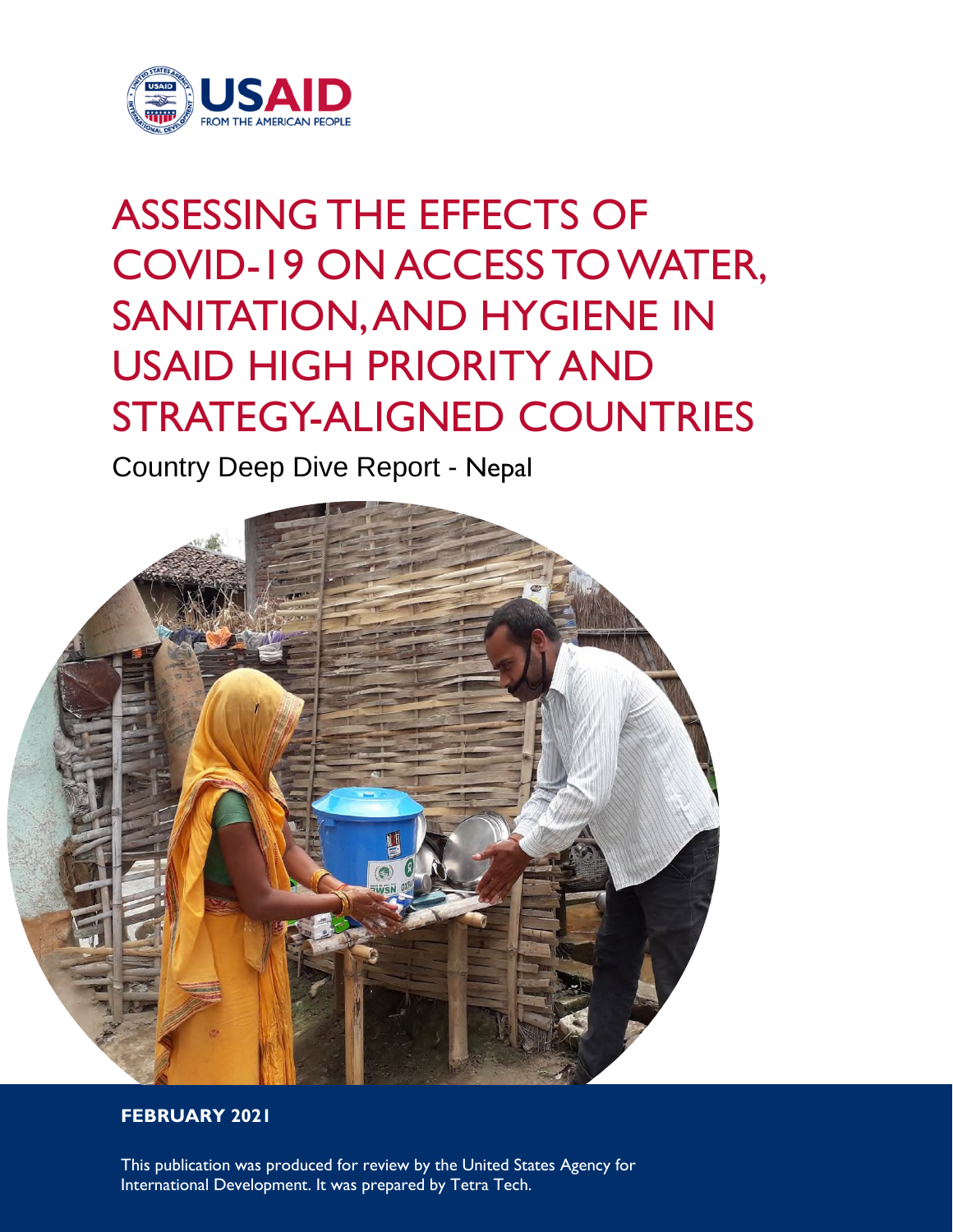# **ACKNOWLEDGEMENTS**

This task was conducted by Maneshka Eliatamby, Aditi Krishna, and Prakash Luitel (Iris Group), and Akshay Kohli and Mahesh Nayak (FSG), and managed by Jeff Albert (Aquaya). Additional conception and design input came from Ranjiv Khush (Aquaya), Rishi Agarwal (FSG), Aditi Krishna (Iris Group), and Morris Israel (Tetra Tech). Morris Israel also contributed to preparation of the report.

We extend our sincere gratitude to Biju Dangol (OXFAM-Nepal), Dr. Anjana Dongol (Kathmandu University School of Medical Sciences), Bipin Dangol (Islamic Development Bank) and Guna Raj Shrestha (Mott McDonald) who generously provided their time, knowledge and guidance. We thank the 66 key informants, the Government of Nepal's Ministry of Water Supply (MoWS), Department of Water Supply and Sewerage Management (DWSSM), Ministry of Health and Population (MoHP), the Ministry of Planning and Infrastructure Development (MoPID), the donor community including representatives from the Asian Development Bank (ADB), the World Bank, World Health Organization (WHO), the United Nations Children's Fund (UNICEF) and the Embassy of Finland, WASH implementing NGOs and INGOs, WASH product manufacturers and service providers and hospitals who provided their valuable time and insights.

USAID Mission staff in Kathmandu agreed to participate in and support this work via informed guidance and introductions to key informants. We extend our sincere appreciation to Carrie Rasmussen, Pragya Shrestha, Bindi Borg and Deepana Shanthan.

Finally, we thank Elizabeth Jordan, Alison Macalady, Jesse Shapiro, Brian Banks, and Ryan Mahoney of USAID for the close and enriching attention they have afforded the work over the course of its duration.

Photo Credit:. Oxfam Nepal

Prepared for the United States Agency for International Development by the Water, Sanitation, and Hygiene Partnerships and Learning for Sustainability (WASHPaLS) project under Task Order number AID-OAA-TO-16-00016 of the Water and Development Indefinite Delivery Indefinite Quantity Contract (WADI), contract number AID-OAA-I-14-00068.

| Tetra Tech Contacts: | Morris Israel, Project Director<br>morris.israel@washpals.org                                               |
|----------------------|-------------------------------------------------------------------------------------------------------------|
|                      | Jeff Albert, Deputy Project Director<br>jeff.albert@washpals.org                                            |
|                      | Lucia Henry, Project Manager<br>lucia.henry@tetratech.com                                                   |
|                      | Tetra Tech<br>1320 N. Courthouse Road, Suite 600, Arlington VA 22201<br>Tel: 703-387-2100 Fax: 703-414-5593 |

www.tetratech.com/intdev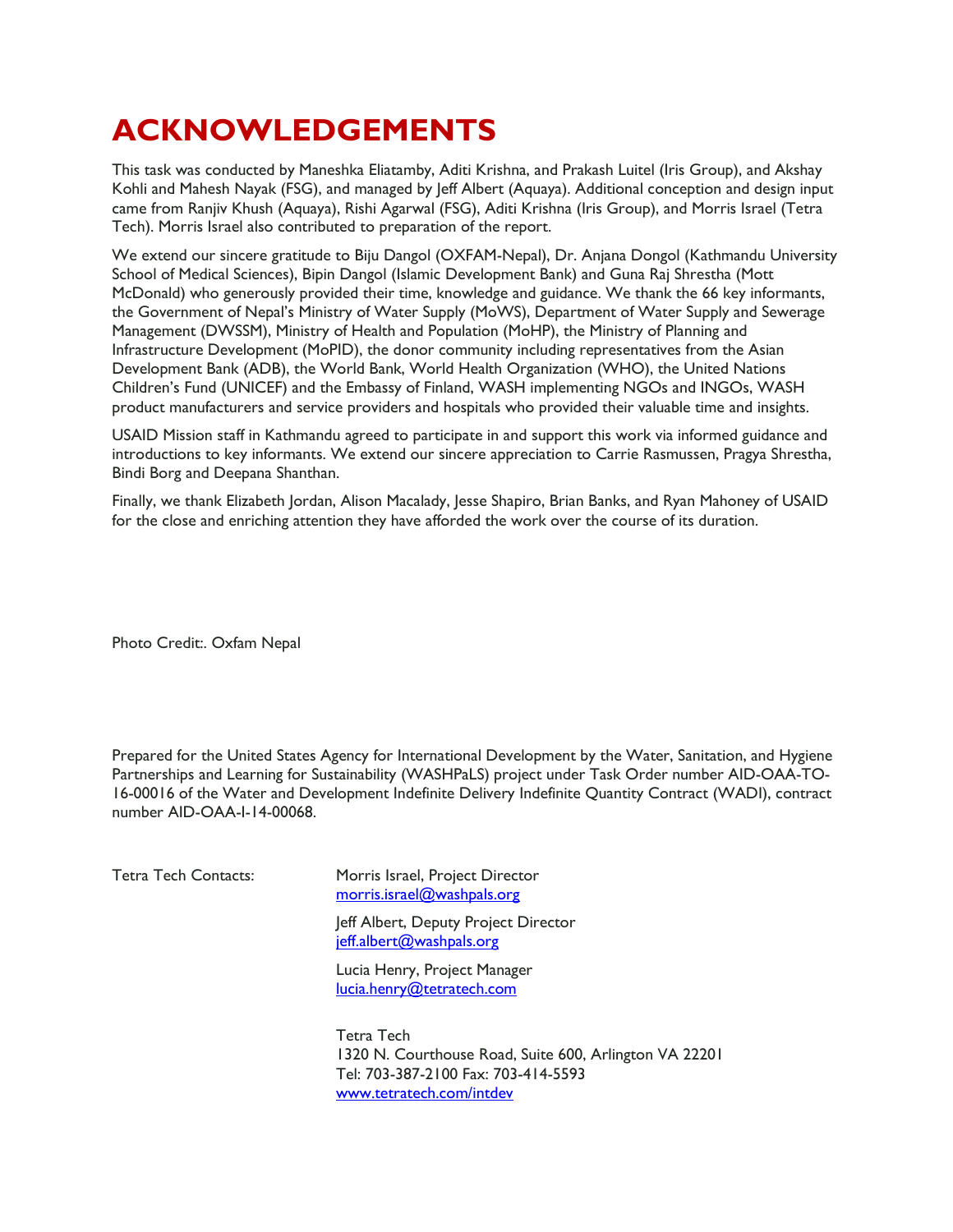# Assessing the Effects of COVID-19 on Access to Water, Sanitation, and Hygiene in USAID High Priority and Strategy-Aligned Countries

Country Deep Dive Report - Nepal

FEBRUARY 2021

#### **DISCLAIMER**

The author's views expressed in this publication do not necessarily reflect the views of the United States Agency for International Development or the United States Government.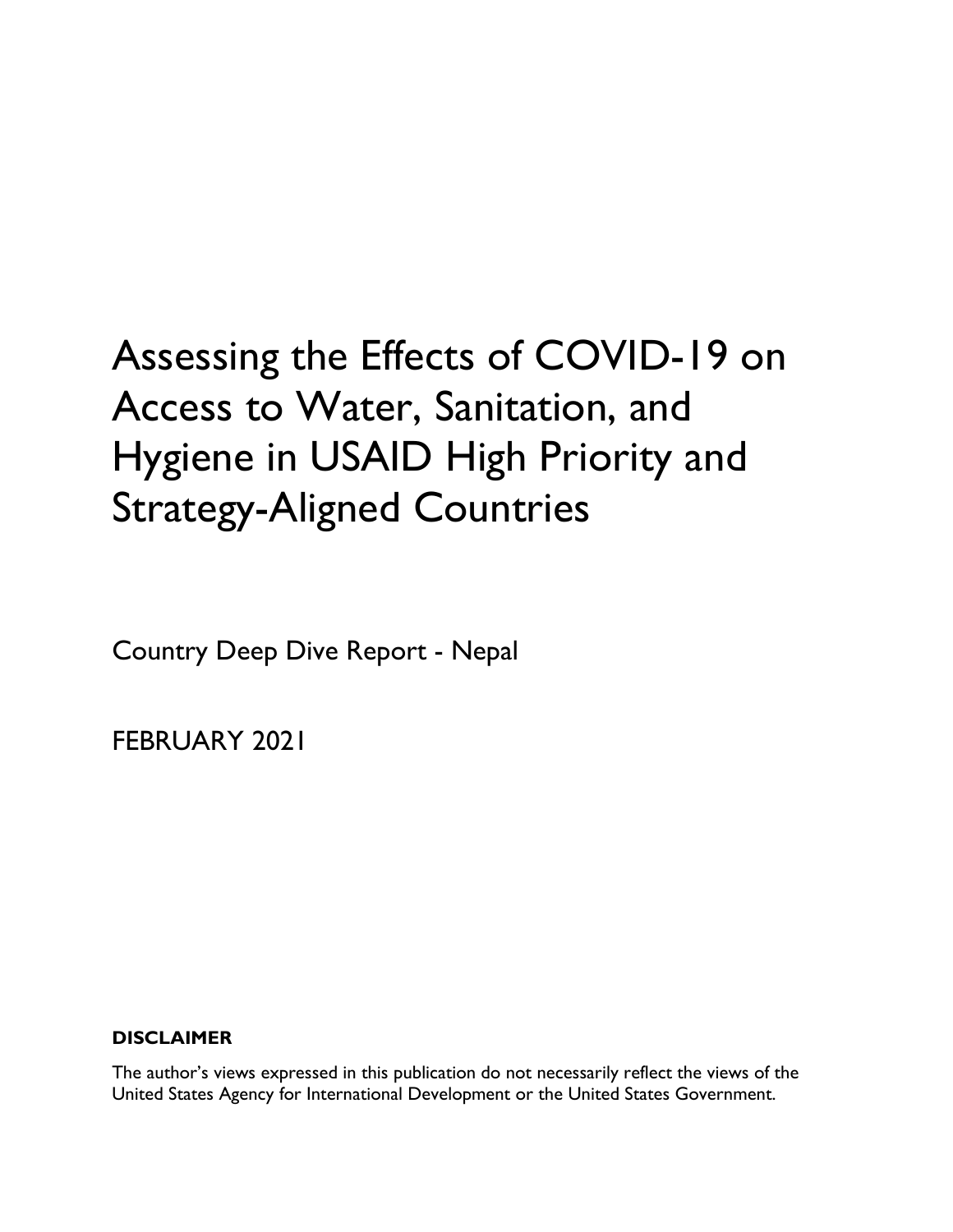### **TABLE OF CONTENTS**

| $\mathbf{L}$                 |  |
|------------------------------|--|
| 2.                           |  |
| 3.                           |  |
| 3 <sub>1</sub><br>3.2<br>3.3 |  |
| $\mathbf{4}$                 |  |
| 4.1<br>4.2<br>4.3            |  |
| 5.                           |  |
| 5 <sub>1</sub><br>5.2<br>5.3 |  |
|                              |  |
|                              |  |

### **LIST OF FIGURES**

| Figure 2. Percentage of population using improved sanitation and with water available, by Province 5     |  |
|----------------------------------------------------------------------------------------------------------|--|
| Figure 3. Trends in improved water and sanitation access in Nepal as estimated by Deshpande et al.       |  |
|                                                                                                          |  |
|                                                                                                          |  |
| Figure 5. Percent departure from baseline mobile phone mobility, residential category, February to early |  |
|                                                                                                          |  |

### **LIST OF TABLES**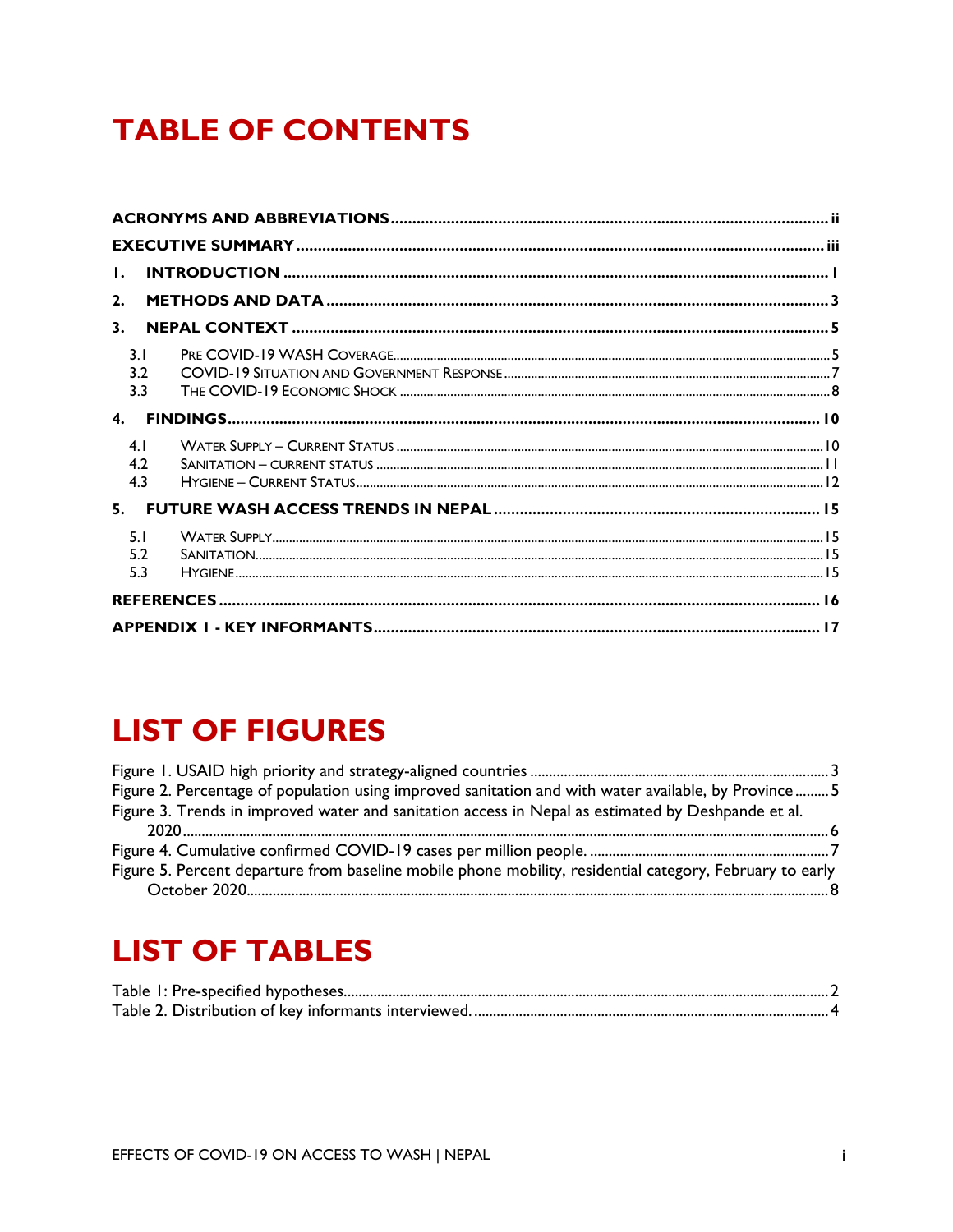### **ACRONYMS AND ABBREVIATIONS**

| <b>ADB</b>      | Asian Development Bank                        |
|-----------------|-----------------------------------------------|
| COVID-19        | Coronavirus Disease 2019                      |
| <b>CRS</b>      | <b>Catholic Relief Services</b>               |
| <b>DHS</b>      | Demographic and Health Survey                 |
| <b>DWSSM</b>    | Department of Water Supply and Sewerage       |
| <b>ENPHO</b>    | Environment and Public Health Organization    |
| <b>FSM</b>      | <b>Fecal Sludge Management</b>                |
| <b>FSTP</b>     | <b>Fecal Sludge Treatment Plant</b>           |
| <b>GDP</b>      | <b>Gross Domestic Product</b>                 |
| <b>GWC</b>      | <b>Global WASH Cluster</b>                    |
| <b>HDPE</b>     | High density polyethylene                     |
| <b>INGO</b>     | International non-governmental organization   |
| <b>JICA</b>     | Japan International Cooperation Agency        |
| <b>IMP</b>      | Joint Monitoring Program of UNICEF and WHO    |
| <b>KUKL</b>     | Kathmandu Upatyaka Khanepani Limited          |
| <b>MHM</b>      | Menstrual hygiene management                  |
| <b>MICS</b>     | Multiple Indicator Cluster Survey             |
| <b>NGO</b>      | Non-governmental organization                 |
| <b>OD</b>       | Open defecation                               |
| <b>ODF</b>      | Open defecation-free                          |
| <b>PPE</b>      | Personal protective equipment                 |
| <b>WASH</b>     | Water, Sanitation and Hygiene                 |
| <b>WASH-FIN</b> | Water, Sanitation and Hygiene Finance         |
| <b>WHO</b>      | <b>World Health Organization</b>              |
| <b>WSUC</b>     | <b>Water and Sanitation Users' Committees</b> |
| <b>WWTP</b>     | Wastewater treatment plant                    |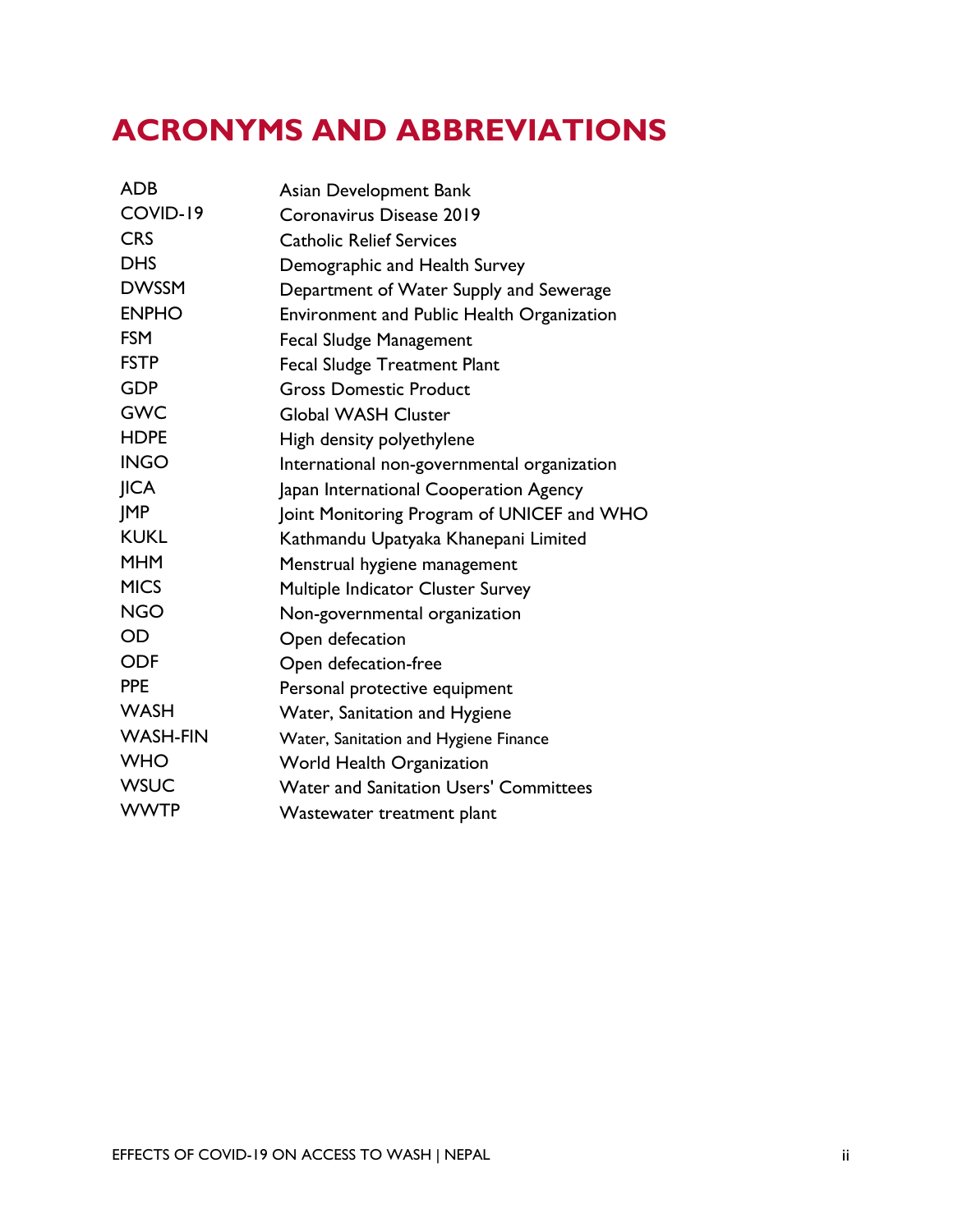# **EXECUTIVE SUMMARY**

In May 2020, the United States Agency for International Development (USAID) tasked the Water, Sanitation, and Hygiene Partnerships and Learning for Sustainability (WASHPaLS) project with assessing the effects of the novel Coronavirus Disease 2019 (COVID-19) on access to water, sanitation, and hygiene (WASH) services and products in USAID high priority and strategy-aligned countries.<sup>1</sup> The assignment sought to characterize the current state of affairs and to forecast near-term trends (6–18 month) that could assist governments, donors and implementers prepare an informed response to the WASH-related impacts of the pandemic.

We pursued two lines of inquiry. The first is a set of "deep dives" in seven countries (the Democratic Republic of the Congo (DRC), Ghana, Kenya, Mozambique, Nepal, Rwanda, and Senegal) selected to reflect a spectrum of geographic, cultural, and vulnerability characteristics. The deep dives consisted of interviews with key informants (WASH product and service providers, government officials, donors, and WASH program implementers), as well as SMS-based surveys of over 3,000 randomly selected individuals in all countries save Nepal.2 The second line of inquiry is development of an econometric model linking income changes to WASH outcomes, relying on Demographic and Health Surveys and Multiple Indicator Cluster Surveys, constructed using data from the 28 USAID high priority and strategyaligned countries, to generate WASH outcome forecasts for those same countries.

The magnitude of COVID-19's economic shock varies widely across countries. Countries with heavy reliance on tourism and remittances suffered comparatively more, as did those countries where the government response resulted in more extensive or longer-duration movement restrictions that took larger tolls on economic activity. For the full analysis that combines results of the seven deep dives with the econometric analysis, we direct readers to the WASHPaLS COVID-19 WASH Synthesis Report. This report presents the detailed findings of the deep dive for Nepal.

The COVID-19 pandemic control measures instituted by the Government of Nepal resulted in major restrictions on mobility that were sustained for longer periods than most other countries we investigated. The economic shock of the pandemic has been severe: in World Food Program telephone surveys of 4,400 households in April and August 2020, roughly 30 percent of respondents reported a reduction in income over the previous 30 days in both survey waves. We learned of no government interventions on water provision and pricing, and comparatively little international donor response has been directed at the WASH sector in Nepal.

Our topline findings, by subsector, are as follows:

#### **WATER SUPPLY – CURRENT STATUS**

#### **1) Urban and peri-urban/small town water service providers report pandemic-linked**

**financial and operational challenges.** An assessment of 10 small-to-midsize water utilities conducted by the USAID-funded Water, Sanitation and Hygiene Finance (WASH-FIN) project revealed widespread financial losses, with four reporting having collected no revenues whatsoever from March through July. In our own interviews, several water user committees in rural areas reported having been unable to collect tariffs over the course of the pandemic and associated response period, conveying

 $<sup>1</sup>$  Our analysis proceeded on the hypothesis that COVID-19's direct health consequences in terms of morbidity and mortality</sup> would ultimately be far outweighed by the pandemic's economic shock, based in part on predictions of an epidemiological model for the World Health Organization's African region published in May (Cabore et al. 2020).

 $2$  Unlike the countries we studied in Africa, we could not locate a service provider of SMS-based consumer surveys. GeoPoll, the firm which conducted our SMS surveys in the other deep dive countries, only conducts live call surveys in Nepal.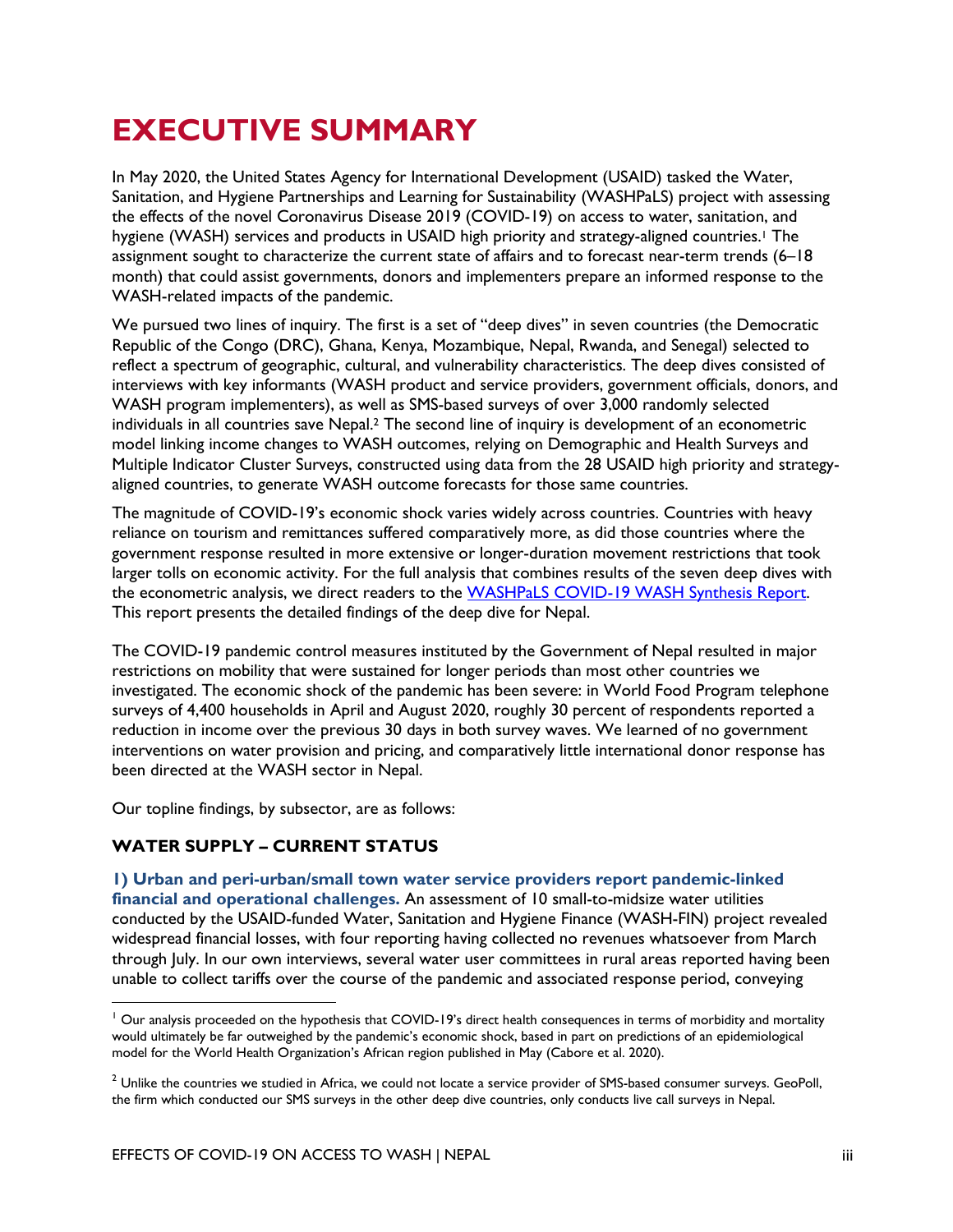anxiety about sustainability in the absence of external financial support. In Kathmandu, water tankers reported massive (over 90 percent) declines in business, with estimates of more than 70 percent of tankers suspending operations. Operators of enterprises producing treated water delivered in 20 L containers (known locally in Nepal as "jar water") reported demand declines of more than 50 percent due to out-migration from Kathmandu immediately prior to the lockdown, as well as drops in institutional demand. This has led to several treatment facilities temporarily significantly scaling back production or shutting down. Meanwhile, key informants reported local governments diverting funds away from water and towards COVID-19 response efforts, e.g., building quarantine and isolation centers.

**2) Operations, scheduled maintenance and new construction has been impacted by lack of availability of key inputs, transport restrictions, and reduced availability of labor.** Jar water manufacturers face several supply-side challenges, such as increase in electricity costs during lockdown, and difficulty in importing inputs (e.g., plastic required for making container seal caps) from India and China.

#### **SANITATION – CURRENT STATUS**

**3) Value chain actors selling both onsite sanitation inputs and desludging services saw reductions in demand, and those we interviewed reported concern about continuing viability.** Few rural sanitation entrepreneurs were operating in Nepal prior to the pandemic, as the sanitation business was not often found to be viable due to the sparse population. (Demand for new toilets was also reported to be low since Nepal declared itself ODF.) The current challenges are going to discourage future entrants into the market

#### **HYGIENE – CURRENT STATUS**

**4) The pandemic has led to a significant increase in handwashing behavior**, based on interviews with suppliers as well as a household survey of 370 households conducted by the Nepalbased NGO MITRA Samaj with support from WaterAid Nepal. We also heard concerns regarding affordability and availability of soap and water for a few disadvantaged groups (e.g., certain marginalized caste groups in the Terai and residents of urban low-income localities).

**5) Soap manufacturers report challenges with increasing production costs, supply chain difficulties for inputs, and transport restrictions.** Soap manufacturers reported keeping prices fixed and taking a hit on margin (as, for example, consumers shifted away from more expensive luxury brands), but other informants reported retailers increasing consumer prices. Manufacturers also faced additional challenges unrelated to the pandemic (e.g., transport disruptions due to flooding and landslides).

**5) Menstrual hygiene management (MHM) product manufacturing costs have increased, but prices remain stable.** Manufacturers report absorbing cost increases to maintain market share.

#### **NEAR-TERM FUTURE TRENDS**

**6) We do not anticipate COVID-19 to result in significant service declines relative to prepandemic baselines.** Urban piped service in the capital was already insufficient to meet demand, and the private vendor market, while affected by the March-July lockdown, appears resilient enough to have weathered the worst of economic shock. Rural and small-town providers seem also to be in position to maintain service, though a repeated and extended deep lockdown (and associated economic shock) could prove very difficult for the smaller actors. Effects on non-piped water access in all settings are also likely to be less pronounced, with the exception of deep lift handpumps, whose down time may well increase if the declining revenues limit the resources available to operators for regular maintenance,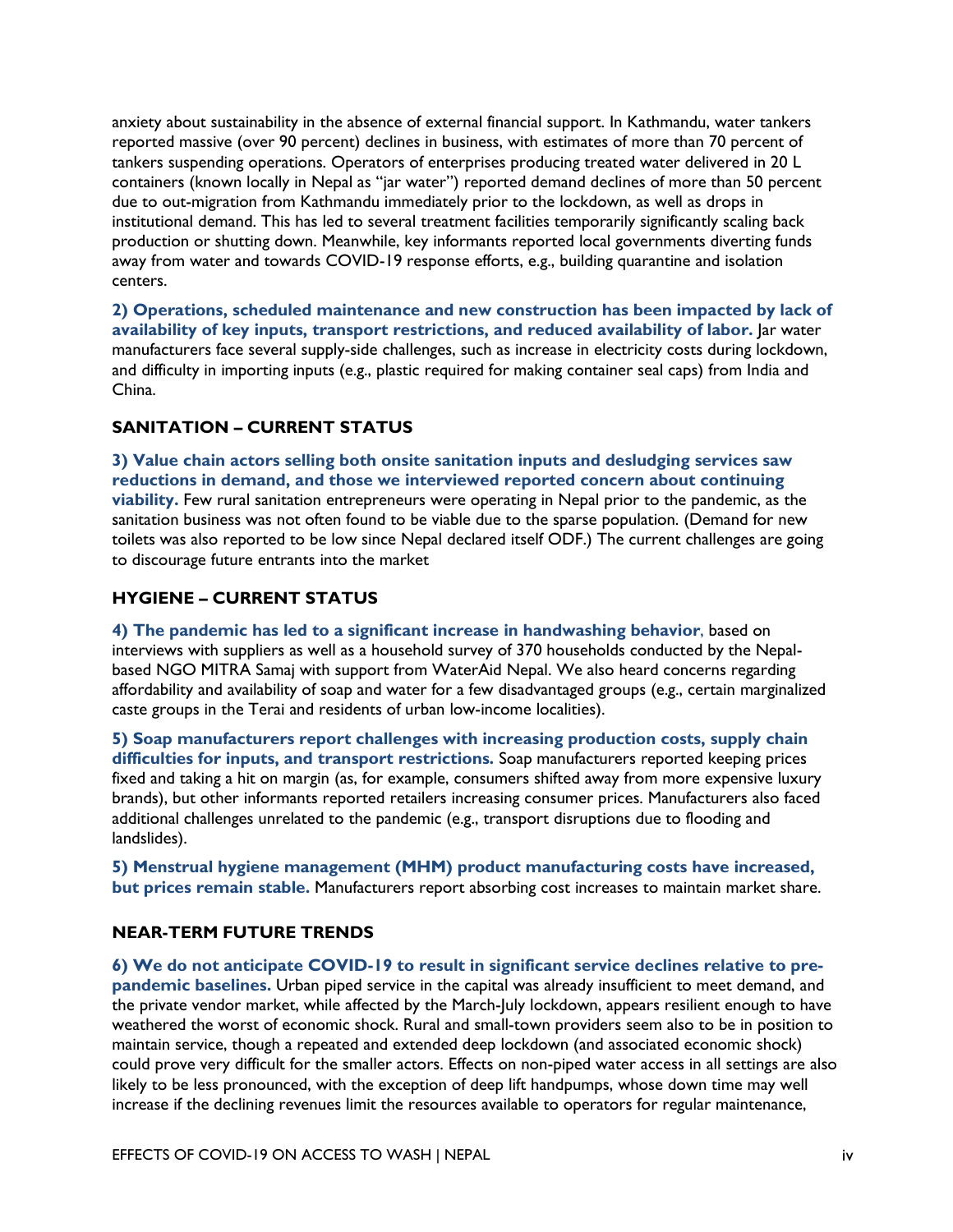though it is worth remembering that even in pre-pandemic circumstances, handpumps recover only on the order of 10% of the operating costs (McNicholl et al. 2019).

**7) We expect demand for sanitation products and services to track economic conditions.** 

Unlike water supply, for which extended financial difficulties can result in both sudden and extended performance declines by providers, consumer demand for sanitation commodities, installation services, and tank and pit desludging should recover if and when economic activity rebounds. If the economic recovery is more prolonged and there are delays in consumers ability to service, replace and/or repair their latrines, we may see a reversion to open defecation.

**8) We are cautiously optimistic that the pandemic may have brought about a social norms shift with respect to handwashing.** We foresee few immediate crises with respect to hygiene product supplies and general availability in Nepal.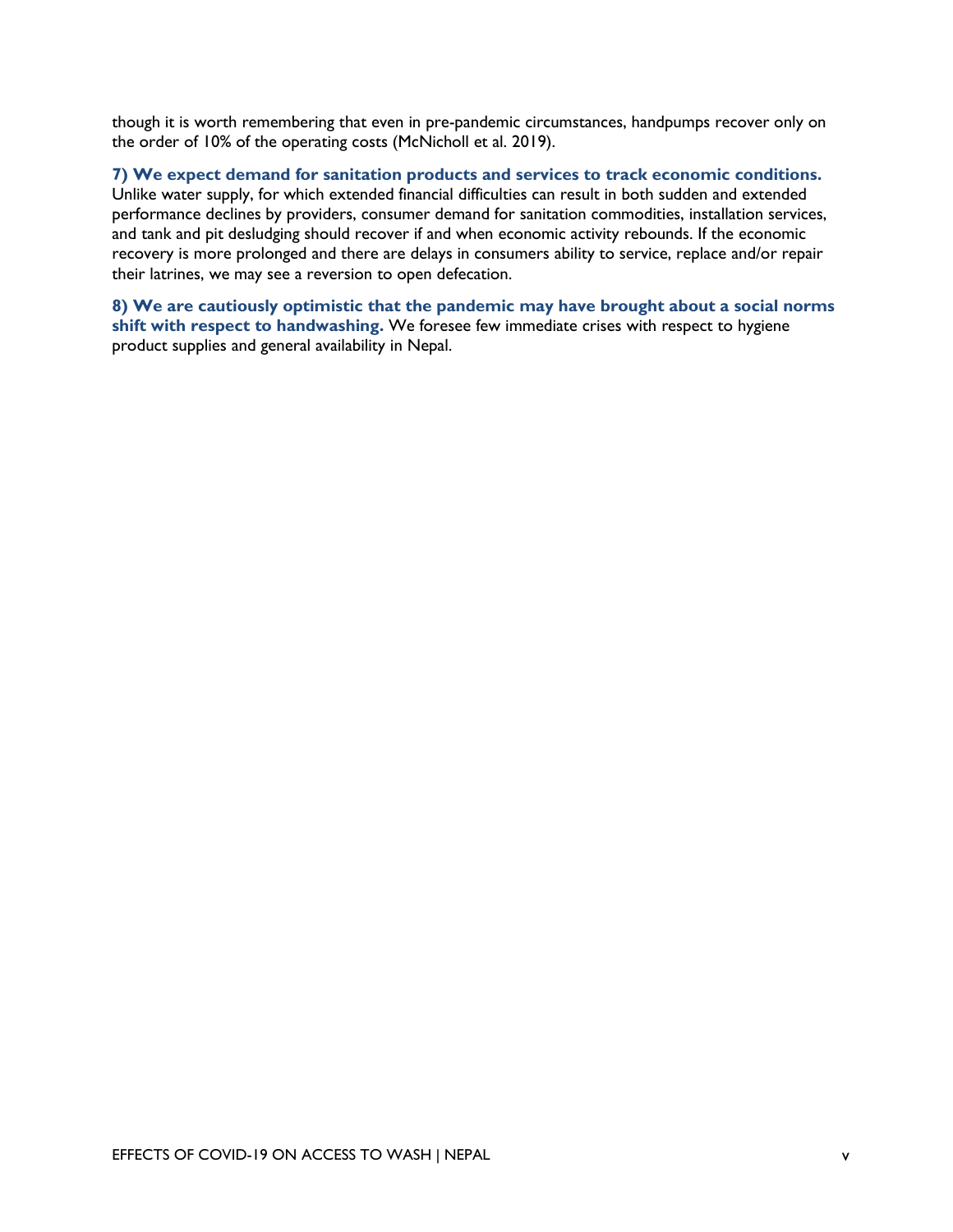### **1. INTRODUCTION**

Between June and October 2020, the United States Agency for International Development (USAID) Water, Sanitation, and Hygiene Partnerships and Learning for Sustainability (WASHPaLS) project conducted a rapid assessment and forecasting analysis of the effects of the novel Coronavirus Disease 2019 (COVID-19) pandemic on access to WASH services and products in USAID high priority and strategy-aligned countries. The central question we sought to answer was:

#### *How will the COVID-19 pandemic (and resulting economic crisis) affect access to water supply services, sanitation services and products, and hygiene products across the WASH high priority and aligned countries, and how will these effects vary by subsector, geography, and provider type?*

We proceeded on the assumption that direct health effects of the pandemic in USAID high priority and strategy-aligned countries would be exceeded by the economic shock of measures taken to contain the pandemic (restrictions of movement, closures of business, disruptions of supply chains, and so forth).<sup>3</sup>

On 4 May 2020, the Global WASH Cluster (GWC) and Sanitation and Water for All (SWA) released an advocacy document entitled "Mitigating the socio-economic impacts [of COVID-19] on the Water, Sanitation, and Hygiene (WASH) Sector," which predicted the following trends:

- decline in access to and increase in prices for WASH commodities and services due to rupture in global supply chains caused by restrictions or no movements of goods and essential consumables (e.g., fuel, chemicals), affecting continuity of services;
- decline in the financial viability of WASH services due to loss of revenue and subsidies, and income loss by households, limiting ability to pay for WASH commodities and services;
- decline in national government's ability to deliver WASH services, affecting social cohesion, leading to tension and instability;
- diversion and deprioritization of domestic funding away from the WASH sector, due to inability to pay for or suspension of loans; and,
- shift in donor funding from existing WASH commitments and priorities, resulting in a significant reduction in the overall funding of [the WASH] sector" (Sanitation and Water for All and Global WASH Cluster 2020).

Our assessment was intended to provide both a snapshot of current WASH access conditions and forecasting of near-term trends. To inform our analyses, we found it useful to investigate the degree to which the GWC/SWA predictions are playing out in practice. The predictions also served to help us formulate a set of hypotheses prior to commencing activities (Table 1).

We sought to test the hypotheses and predictions noted above through two main activities:

<sup>&</sup>lt;sup>3</sup> COVID-19 is likely to cause the first increase in global poverty in two decades, pushing some 100 million people into poverty and 50 million into extreme poverty in 2020, with an estimated 23 million going into extreme poverty in sub-Saharan Africa (Mahler et al. 2020). As we describe herein, the economic shocks of COVID-19 were experienced immediately and profoundly by high priority and strategy-aligned countries, and have persisted even as some of these countries have inched back toward pre-pandemic conditions of economic activity.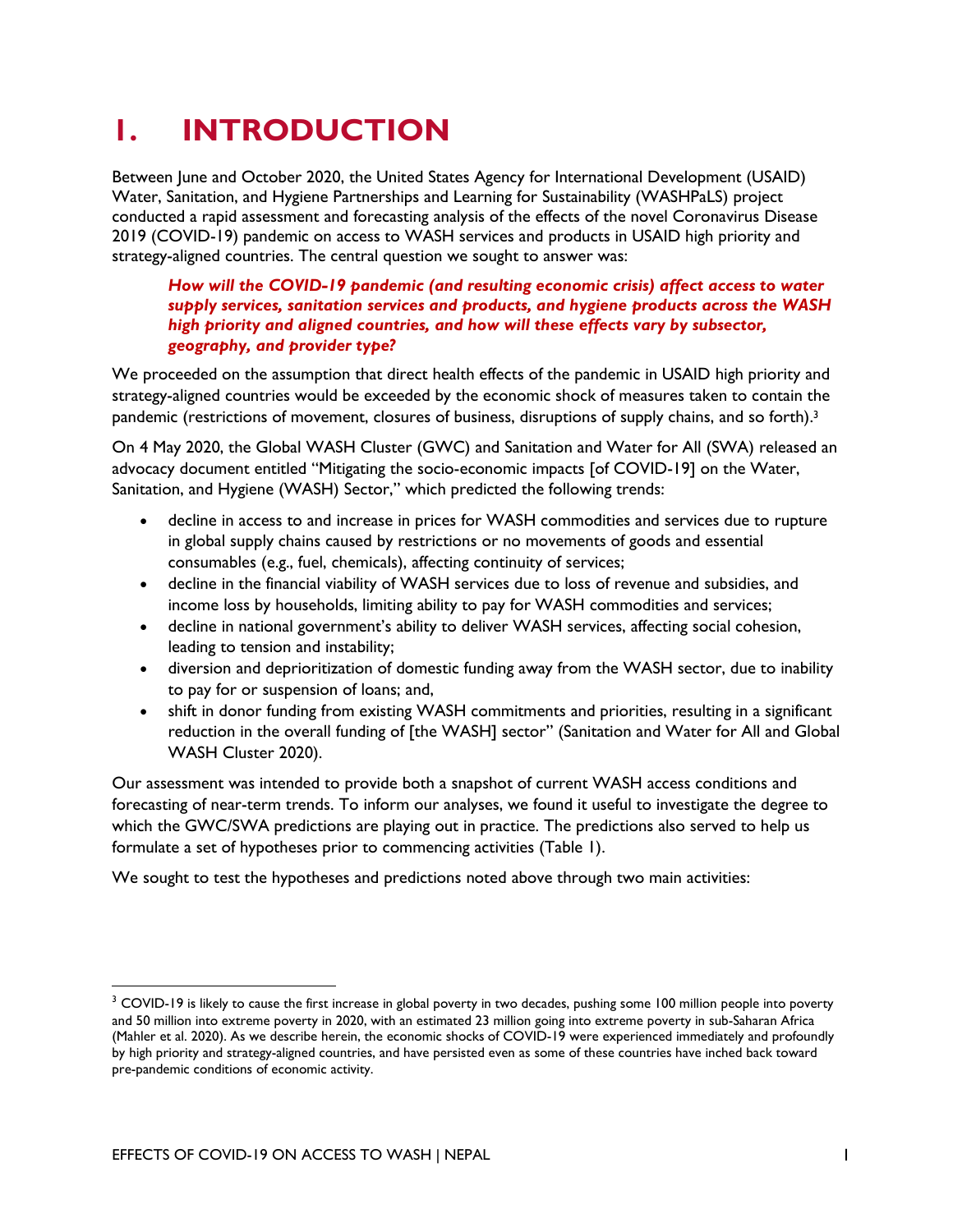- 1. a "deep dive" into seven countries, consisting of interviews with hundreds of key informants and SMS-based consumer surveys of 500-750 respondents per country (with the exception of Nepal4); and
- 2. construction of an econometric model to forecast changes in access to water and sanitation access from income losses, using Demographic and Health Survey (DHS) and Multiple Indicator Cluster Survey (MICS) data.

This report focuses on results of the deep dive activity. Details on the econometric model can be found in the WASHPaLS COVID-19 WASH Synthesis Report.

| <b>Water Supply</b>                                                                                                                                                                                                                                                                                                                                                                                                                                                                                                                                                                                                                                                                                                                                             | <b>Sanitation</b>                                                                                                                                                                                                                                                                   | <b>Hygiene</b>                                                                                                                                                                                                                                                                                                                                |
|-----------------------------------------------------------------------------------------------------------------------------------------------------------------------------------------------------------------------------------------------------------------------------------------------------------------------------------------------------------------------------------------------------------------------------------------------------------------------------------------------------------------------------------------------------------------------------------------------------------------------------------------------------------------------------------------------------------------------------------------------------------------|-------------------------------------------------------------------------------------------------------------------------------------------------------------------------------------------------------------------------------------------------------------------------------------|-----------------------------------------------------------------------------------------------------------------------------------------------------------------------------------------------------------------------------------------------------------------------------------------------------------------------------------------------|
| Service provider revenues will<br>decline because of 1) government<br>policies regarding tariff collection,<br>2) consumer interpretation of<br>those policies, and 3) reduced<br>ability-to-pay by consumers                                                                                                                                                                                                                                                                                                                                                                                                                                                                                                                                                   | Fragile sanitation value chains (with<br>respect to both excreta<br>containment and management) in<br>urban and peri-urban areas will be<br>most highly impacted. There will be<br>increased stress on working capital<br>and cash flows, profitability, and<br>investment capacity | Wholesale costs of soap will rise, a<br>function of the reduced buying<br>power of local currency as well as<br>disrupted supply chains.                                                                                                                                                                                                      |
| Supply chains for key commodities<br>will be disrupted                                                                                                                                                                                                                                                                                                                                                                                                                                                                                                                                                                                                                                                                                                          | Consumer spending could shift<br>away from sanitation leading to: a)<br>slower rate of improved toilet<br>adoption in OD/Limited<br>households and b) reversion to<br>OD in case of unaffordability of pit<br>emptying services                                                     | Consumer spending on these<br>products may decline as assets are<br>diminished, with priority spending<br>directed at food and other<br>immediate family needs, but that<br>these spending declines may be<br>partially offset by widespread<br>campaigns to wash hands to<br>prevent COVID infection.                                        |
| The degree of operational and<br>financial challenges faced by water<br>service providers will vary<br>considerably by modality and target<br>population. The "in-betweeners"<br>will be the most heavily affected;<br>larger utilities will gain donor<br>attention, and rural self-supply will<br>be largely unaffected. Smaller<br>providers, informal sector actors,<br>and centralized community systems<br>will have less "safety net"<br>Rural populations who rely on self-<br>supply will see far less dramatic<br>access effects. Supply chains for<br>pump parts and maintenance will<br>be affected, but given the already<br>high failure rates of rural water<br>infrastructure, rural populations<br>generally rely on multiple water<br>sources |                                                                                                                                                                                                                                                                                     | There have been supply chain<br>disruptions in most countries,<br>particularly those which are net<br>importers of hygiene products or<br>product components.<br>Compounded by limited mobility<br>due to lockdowns or curfews and<br>panic buying from wealthy<br>consumers, supply chain<br>disruptions could lead to product<br>shortages. |

#### *Table 1: Pre-specified hypotheses*

<sup>4</sup> Unlike the countries we studied in Africa, we could not locate a service provider of SMS-based consumer surveys. GeoPoll, the firm which conducted our SMS surveys in the other deep dive countries, only conducts live call surveys in Nepal.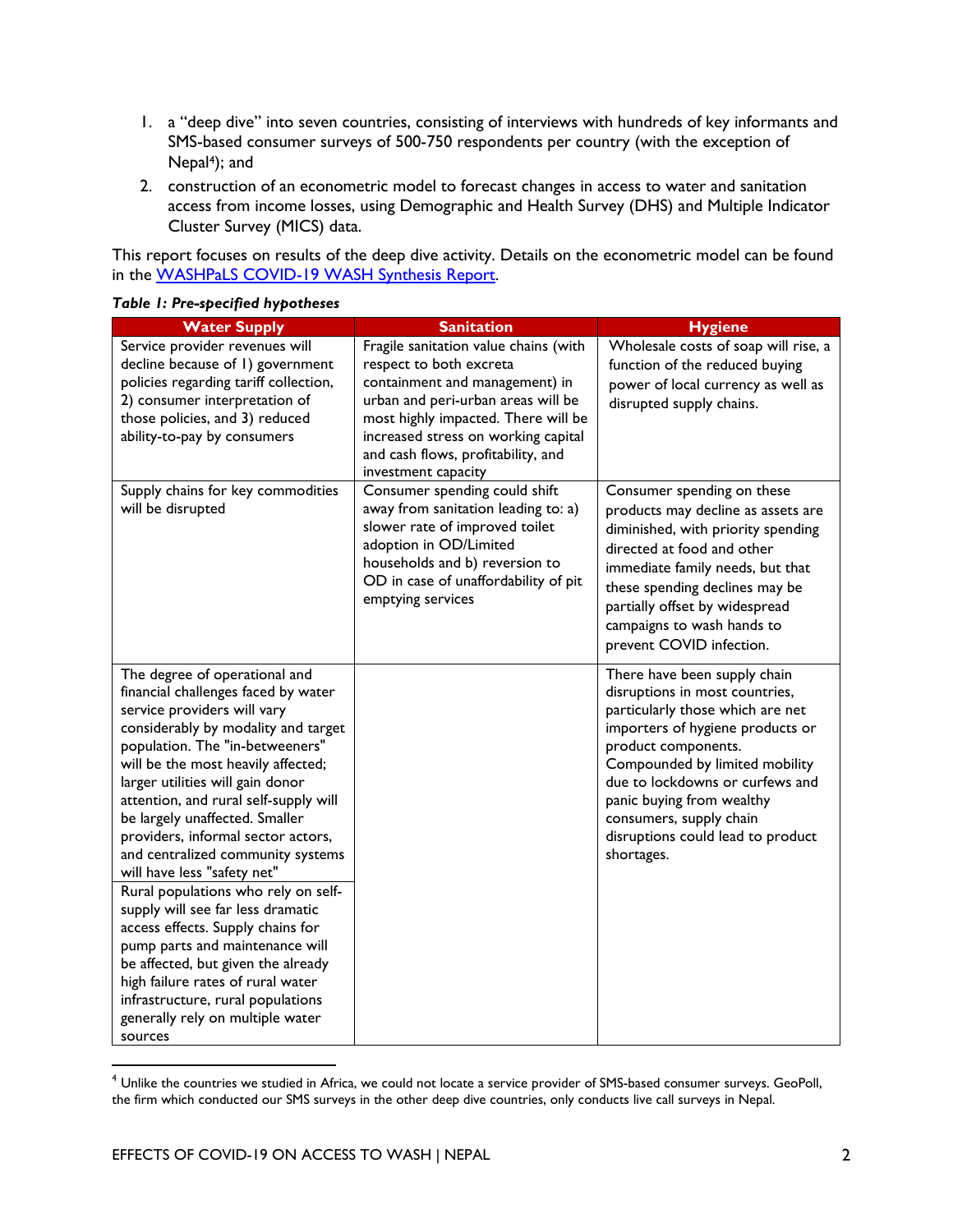## **2. METHODS AND DATA**

Given the time frame for this analysis, we elected to conduct a detailed investigation into a subset of USAID's high priority and strategy-aligned countries. We selected seven countries for deep dive analysis based on their representation of a spectrum of geographic, cultural, and vulnerability characteristics, as well as the confidence in our ability to secure interviews with key informants identified via snowball sampling. The seven countries are Democratic Republic of the Congo (DRC), Ghana, Kenya, Mozambique, Nepal, Rwanda, and Senegal (*Figure 1*).



#### *Figure 1. Highlighted countries are USAID high priority and strategy-aligned countries, with the deep dive countries in green.*

Our preparatory work for the deep dive began with a desk review of the country's COVID-19 status, the government response, and pre-pandemic WASH indicators, and the institutional responsibilities for different elements of WASH provision, which included:

- an overview of the key actors and institutions participating in water and sanitation service provision, including the distribution of legal and regulatory responsibilities,
- consultation of most recent UNICEF/WHO Joint Monitoring Program (JMP) data, UNICEF MICS, USAID DHS for the country,
- consultation of publicly available government response trackers and vulnerability estimates for the country,
- examination of import/export numbers for soap and chlorine, and
- web searches for news stories and public reports on WASH in the context of the pandemic.

We conducted semi-structured interviews of 66 key informants in Nepal via phone or videoconference. We consulted the USAID Mission in Nepal for guidance and recommendations, who assisted in identifying key organizations and individuals from across all seven provinces in Nepal. We also consulted personal contacts in the business sector. The purpose of these interviews was twofold: first, to secure macro-level insights from well-positioned observers (essential during a period in which in-country visits were rendered impossible), and second, to hear directly from suppliers of WASH products and services regarding their present and anticipated financial and operational challenges. We also hoped that the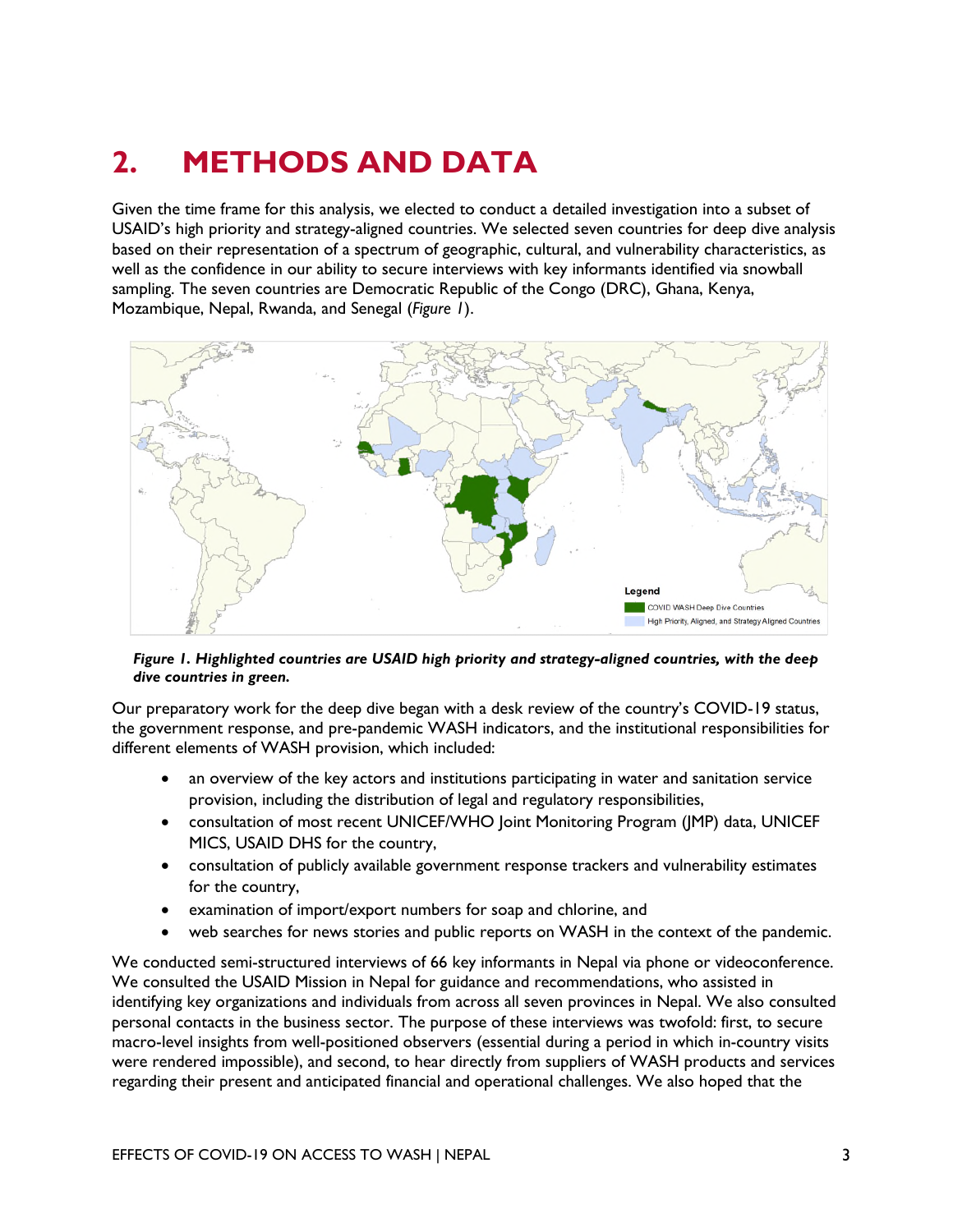interviews would contribute to predictions of future trends and help us to make sense of differences we observed between countries.

Our key informant interviewees included (see **Error! Reference source not found.**:

- national and local government officials, both policymakers and regulators,
- operators of water supply systems,
- providers of sanitation products (latrine inputs) and services (pit/tank emptying, fecal sludge transport, and waste management),
- producers and distributors of hygiene products (mainly soap),
- implementers of donor-funded WASH programs, and
- multilateral and bilateral donors and implementers (such as the World Bank, UNICEF, DfID, JICA, and others).

We developed interview guides for each key informant group. Questions for local and national government officials aimed to confirm national-level policy responses with respect to water and sanitation service provision, including mandates on tariffs, to hear senior-level perspectives on the extent of financial and operational challenges faced by service providers and the access challenges faced by consumers, and to get introductions to other key actors who could offer meaningful information, particularly regional and local water service providers themselves. For WASH products and service providers, we focused on if and how provision of water and sanitation service and product delivery had been disrupted by the economic consequences of the pandemic. We conducted nearly all key informant interviews via internet teleconference, complemented with selected in-person meetings following social distancing and masking protocols. The subsector distribution of key informants is provided in *Table 2*.

| <b>Key Informants</b><br><b>Interviewed</b> | <b>Category</b>                                                     | <b>Number</b> |
|---------------------------------------------|---------------------------------------------------------------------|---------------|
| Government                                  | - National and local government officials                           | 8             |
| Service providers                           | Large scale municipal utilities                                     | 8             |
|                                             | - Smaller-scale formal and informal providers                       |               |
|                                             | Village-level community-managed systems<br>$\overline{\phantom{0}}$ |               |
|                                             | - Health care providers                                             |               |
| Value Chain Actors                          | Medium and small-scale formal and informal                          | 9             |
|                                             | manufacturers and suppliers of toilet components                    |               |
|                                             | (latrine hardware - interface, sub-structure, and super             |               |
|                                             | structure), plumbing supplies, hygiene products                     |               |
|                                             | - Medium and small-scale formal and informal providers              |               |
|                                             | of latrine construction and maintenance services, and               |               |
|                                             | pit emptying to customers with onsite sanitation in                 |               |
|                                             | urban, peri-urban areas and small towns                             |               |
|                                             | - Businesses engaged in installation and maintenance of             |               |
|                                             | latrines, pit emptying, operation and maintenance of                |               |
|                                             | wastewater/ fecal sludge treatment plants                           |               |
| Development Partners                        | Bilateral and multilateral donors, UNICEF, WHO                      | 10            |
| NGOs                                        | International and Nepal-based WASH program                          | 30            |
|                                             | implementers                                                        |               |
| Academia                                    | Research and capacity development in WASH                           |               |
|                                             | Total                                                               | 66            |

#### *Table 2. Distribution of key informants interviewed.*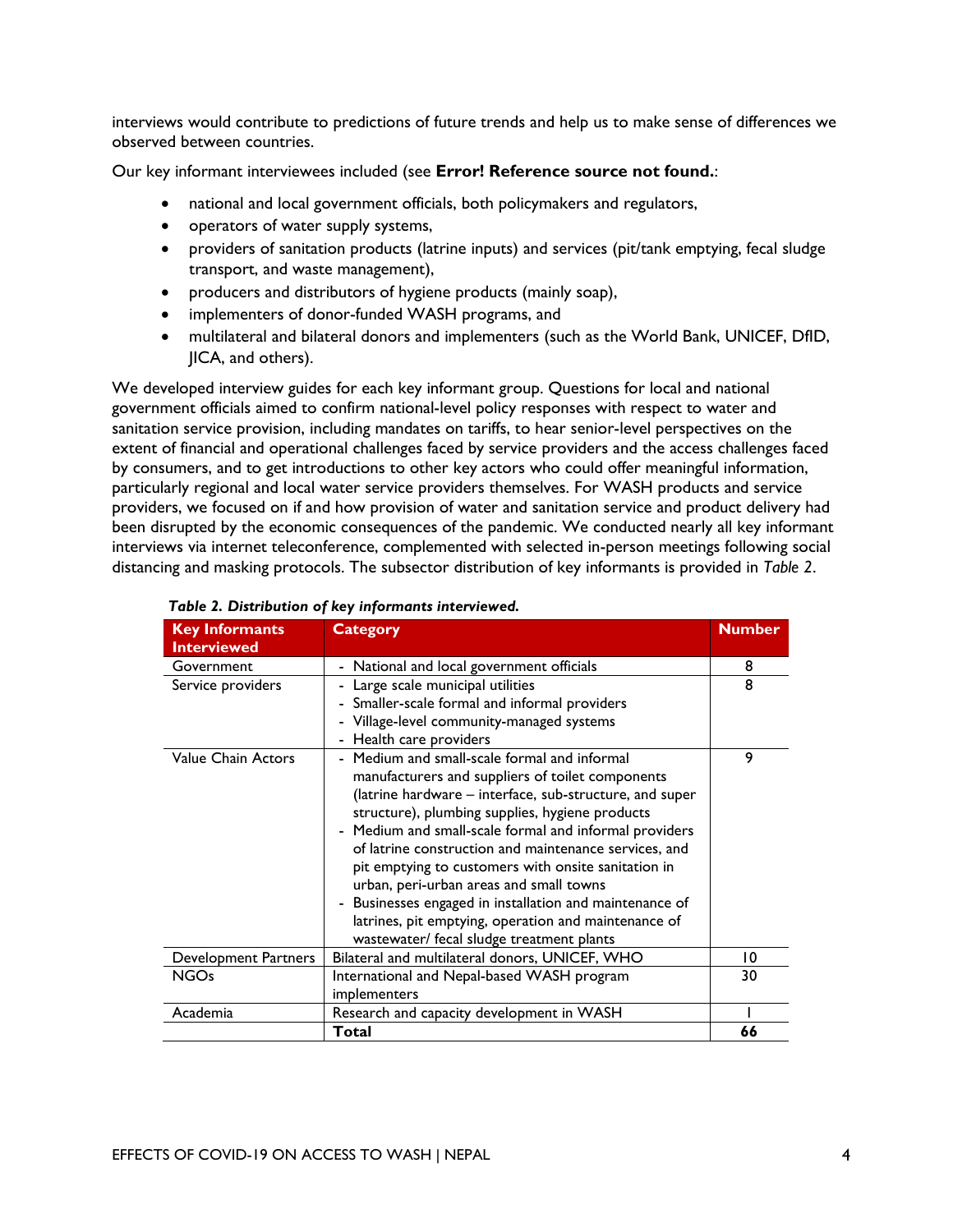# **3. NEPAL CONTEXT**

#### **3.1 PRE COVID-19 WASH COVERAGE**

In September 2019, the Government of Nepal (GoN) declared all 77 districts of the country to be free from open defecation (OD). In 2011 the GoN initiated its nationwide Sanitation and Hygiene Master Plan, which aimed to achieve 100% nationwide access to improved sanitation. A particularly significant improvement in access to toilets took place in reconstruction activities following Nepal's 2015 earthquakes, after which the government announced that it would lead a new national campaign on total sanitation to sustain the open defecation free (ODF) achievement, addressing long-term behavioral change and social norm transformation.

Indeed, according to the 2019 MICS, 95 percent of Nepal's population had access to improved sanitation, with six of seven provinces above 90 percent (though with Province 2 in the Terai lowlands, Nepal's second most populous province, representing a lagging outlier at 84 percent; see Figure 2). These latest data reflect a dramatic increase from the MICS 2014, for which the reported proportion with improved sanitation was only 72 percent (along with 26 percent practicing open defecation). Across Nepal, these sanitation gains appear to have been dramatic and steady since 2003; we include estimates of that increase published by Deshpande et al. (2020), in *Figure 3*.

Fecal sludge management (FSM) providers typically operate only in large urban centers of Nepal, whereas rural populations typically opt for twin-pit latrines and construct a new toilet once it fills up. Manual pit emptying is predominant, and there are very few mechanized operators in Nepal. A number of FSM operators dump fecal sludge into surface waters or farm lands in peri-urban areas. Lack of easy access to a treatment plant is a key reason for this practice, as currently there are only three operational fecal sludge treatment plants in Nepal: in Jhapa, Gulariya (Bardia), and Mahalaxmi Municipality (BORDA 2016).



*Figure 2. Percentage of population using improved sanitation (left) and with water available when needed (right), by Province. Source: Government of Nepal, National Planning Commission, Bureau of Statistics. Multiple Indicator Cluster Survey (MICS 2019), Key Indicators Report. Kathmandu.*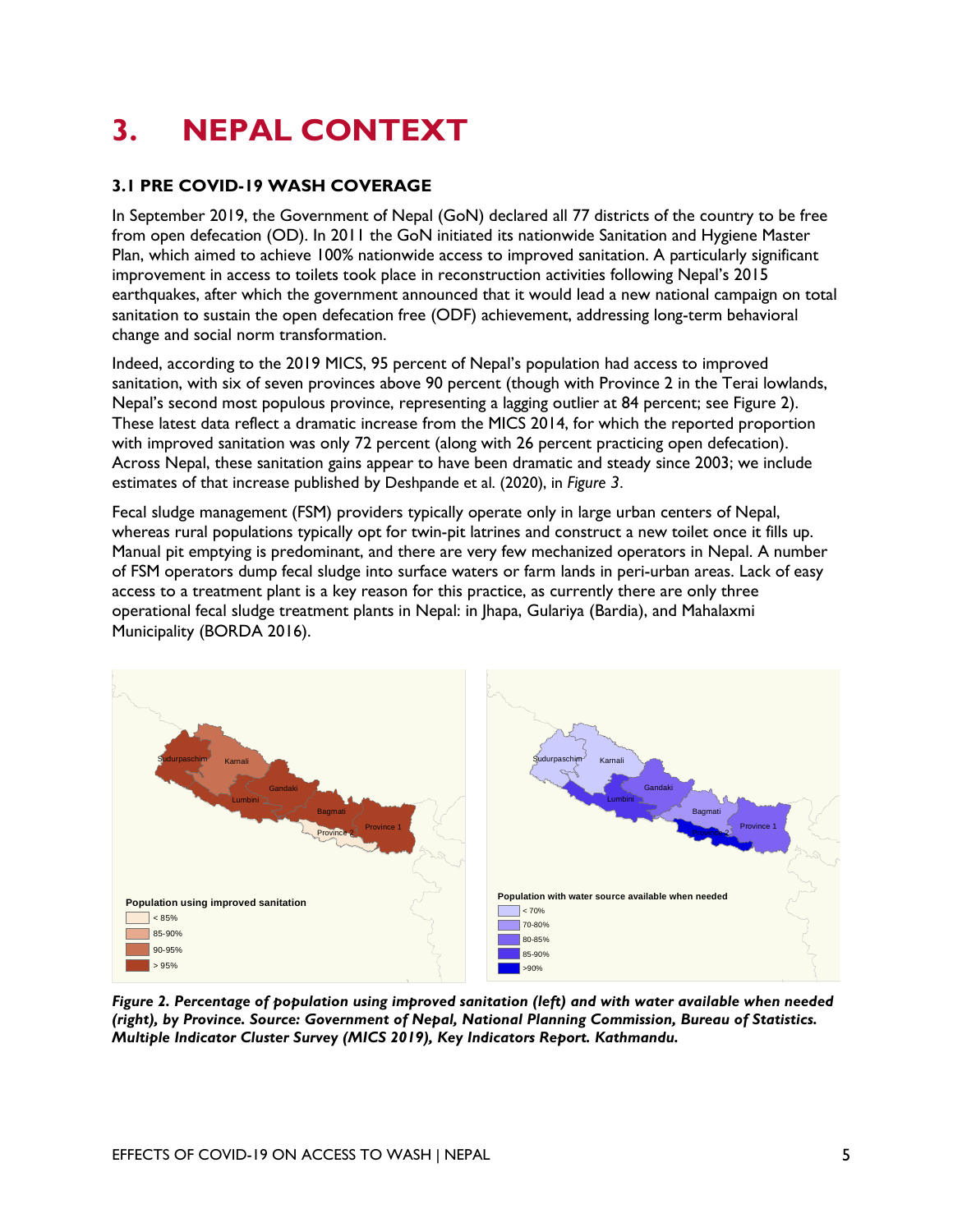Nepal's water supply situation is more complex. The 2019 MICS estimates 97 percent of Nepal's population to be "using improved sources of drinking water;" at the same time, it reports only 80 percent of the population to have "a water source that is available when needed," with some provinces considerably lower (only 60 percent in Karnali and 67 percent in Sudurpaschim; see Figure 2).

The 2000-2017 trend for water supply improvement offered by Deshpande et al. (2020) in *Figure 3* is much flatter than for sanitation, as improved water coverage was already estimated at near 90 percent in the year 2000. According to the 2014 MICS, just over 45 percent nationally were served by piped connection (27 percent into a dwelling, yard/plot, or to a neighbor, and 19 percent via public tap/standpipes); and 43 percent nationally rely on tube-well/boreholes. The urban-rural split is extreme: nearly 60 percent of the Kathmandu valley were served by piped connection into a dwelling or yard/plot, as compared only 20 percent in areas classified as rural throughout the rest of the country. Conversely, only 10 percent of the Kathmandu valley relied on tube-well/boreholes, as compared to over 20 percent of rural residents.



*Figure 3. Trends in improved water and sanitation access in Nepal as estimated by Deshpande et al. 2020, drawn from interactive maps made available at* https://vizhub.healthdata.org/lbd/wash.

Understanding the reliance of urban populations on piped systems is essential to understanding the effects of COVID-19 on water access in Nepal, due to the challenges faced by the various authorities responsible for water supply in Kathmandu.<sup>5</sup> Specifically, Kathmandu Upatyaka Khanepani Limited (KUKL), the asset operator, has not been able to meet Kathmandu's increasing water demand since 2006; indeed the utility could only meet 25-40 percent of demand in 2015 (Ojha et al. 2018). (The Melamchi Water Supply Project, a river diversion project initiated in 1998 which would double KUKL's supply capacity, is not yet complete.) KUKL's inability to meet Kathmandu's demand for piped services means that private vendors who deliver water via tanker truck and 20 L jugs fill an essential gap; the seemingly impressive improved water supply coverage indicated in the MICS data – even with the lower numbers captured by the "available when needed" statistic – do not capture that intermittency of supply in the Kathmandu valley can be extreme, as little as one hour per week (Schwartzstein 2020).

There had been significant improvement in access to basic hygiene in Nepal in the few years prior to the pandemic. Nationally, the proportion of households with access to basic hygiene (i.e., availability of

<sup>&</sup>lt;sup>5</sup> According to Ojha et al. (2018) "The Kathmandu Valley Water Supply Management Board (KVWSMB) acts as the owner of the assets of the water and wastewater systems inside Kathmandu Valley and the Kathmandu Upatyaka Khanepani Limited (KUKL) operates the assets. The Water Tariff Fixation Commission (WTFC) is responsible for tariff regulation and fixation… the Groundwater Resource Development Board (GRDB), the Ministry of Environment (MoE) and Water and Energy Commission Secretariat (WECS) are also involved in groundwater management of Kathmandu Valley."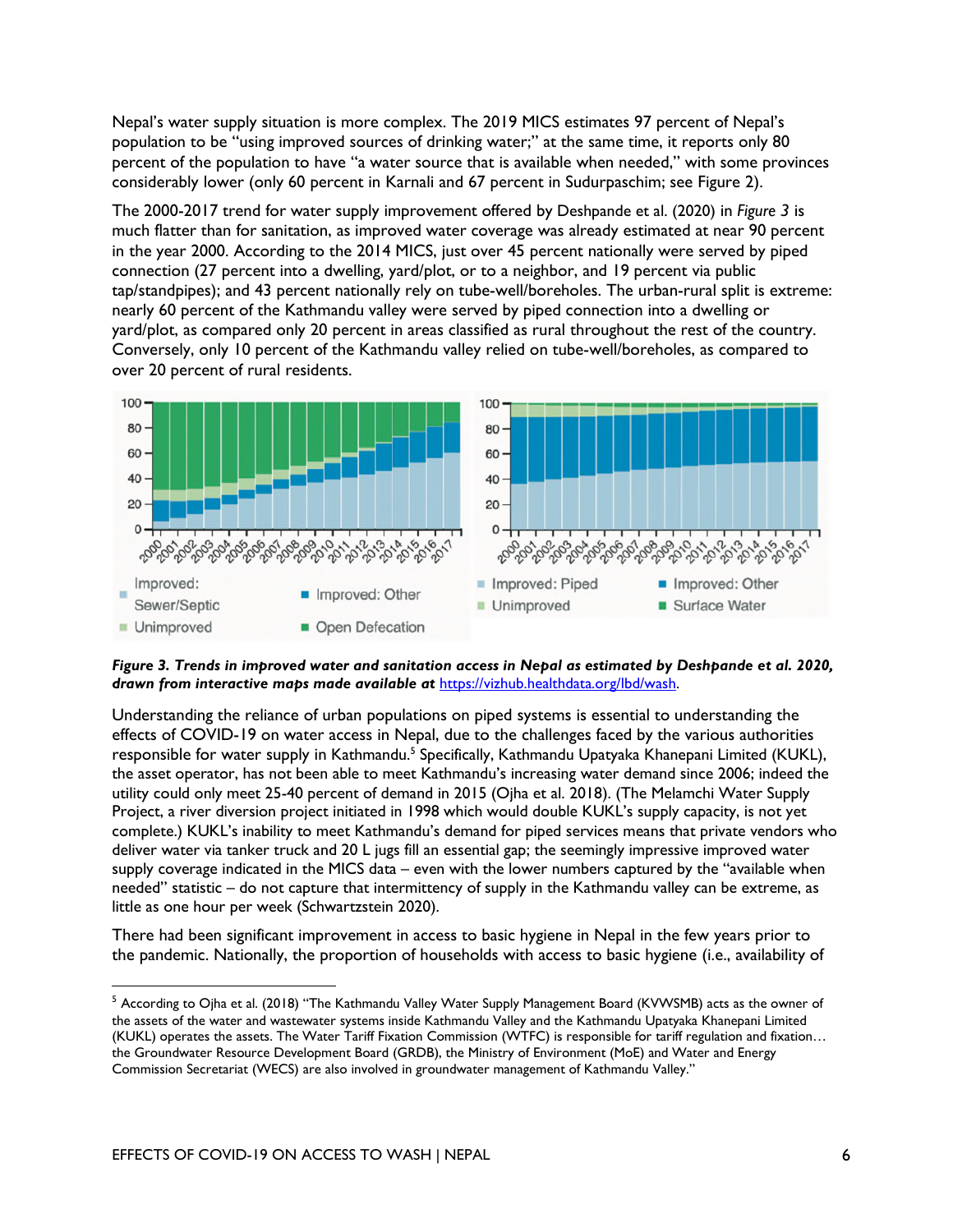a handwashing facility on premises with soap and water) increased from 48 percent in 2017 to over 80 percent in 2019, albeit with significantly lower coverage in selected provinces (55 percent in Karnali and 58 percent in Sudurpaschim) (MICS, 2019).

A similar improvement has been observed in access to menstrual hygiene materials as a result of greater attention being paid to menstrual hygiene in Nepal since the exposure of the *chhaupadi* practice in a *New York Times* article in 2018 (Gettleman, 2018). The GoN is currently engaging in several policies and initiatives that affect MHM in the country, including the MHM in Schools program. The percentage of women aged 15 to 49 years who reported menstruating in the last 12 months, and using menstrual hygiene materials<sup>6</sup> with a private place to wash and change while at home is 83 percent (UNICEF, et al., 2019).

#### **3.2 COVID-19 SITUATION AND GOVERNMENT RESPONSE**

As of mid-October, Nepal had recorded a cumulative total of approximately 108,000 confirmed cases of COVID-19, corresponding to roughly 3,700 confirmed cases per million inhabitants, and 636 confirmed deaths.



Source: European CDC – Situation Update Worldwide – Last updated 12 October, 10:05 (London time) CC BY

#### Figure 4. Cumulative confirmed COVID-19 cases per million people. Nepal highlighted in bold. Source: Our World in Data.

The National WASH Cluster has been functional since the 2015 earthquakes and now falls under the Joint Secretary of the Ministry of Water Supply (MoWS). Since its creation, the National WASH Cluster has focused mostly on coordination of cluster partners, mobilizing them and building their capacity. Prior to the onset of COVID-19, the National WASH Cluster worked on building local level capacity at the Nagar and Gaun Palika and Provincial levels. However, since March 2020, their entire attention has shifted to working on WASH facilities in holding, quarantine and isolation centers across the country and coordinating with the Palikas on COVID-19 management and mitigation.

The GoN issued a strict nationwide lockdown from 24 March to 21 July 2020, prohibiting domestic and international travel, instituting border closures, and suspending non-essential services. Thereafter, it allowed the reopening of shops and restaurants as well as limited local public transport, but re-imposed a restrictions in Kathmandu Valley on 19 August following an increase in local transmission attributed in part to large-scale entry of travelers from India when the border re-opened (*Nepali Times,* 20 August 2020). The scale of restrictions corresponded to high levels of mobility restriction, with a gradual

<sup>6</sup> Menstrual hygiene materials include *kapra* or old cloth in many cases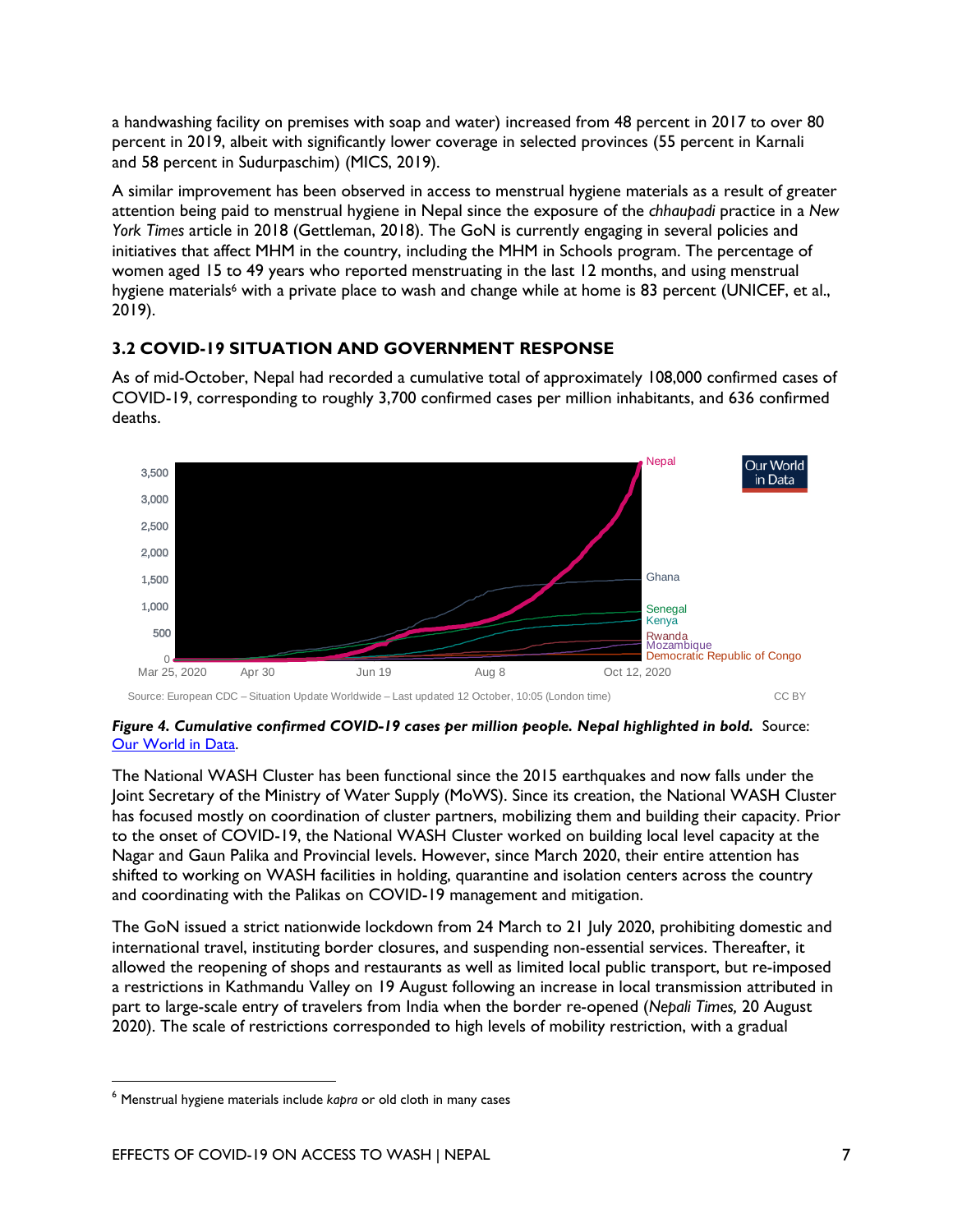decline through the end of the first lockdown period, with a return to May levels of home confinement in late August (see *Figure 5*).



*Figure 5. Percent departure from baseline mobile phone mobility, residential category, February to early October 2020. Periods of our SMS survey and deep dive interviews are noted. Nepal is highlighted in bold. The higher the value, the more time the cell phone user spends at home (and less time at commercial, industrial, or other non-residential locations) relative to baseline. Source: Google COVID-19 Community* Mobility Reports.

#### **3.3 THE COVID-19 ECONOMIC SHOCK**

As a result of the impact of COVID-19, GDP growth in Nepal is estimated to be 1.8 percent in fiscal year 2020, dropping from seven percent in FY2019 (World Bank Group 2020). The county's economic challenge is compounded by a near cessation of tourism as well as more than a 25 percentage point decline in capacity utilization of industry by early June 2020 and a 64.7 percent (y/y) drop in credit provision to the private sector during the two-month lockdown period, that significantly affected industrial and agricultural production (World Bank Group 2020). The World Bank's July 2020 Nepal Development Update asserts:

*COVID-19 has increased external and fiscal pressure by reducing foreign currency inflows and revenues. As a result of the pandemic, services exports, goods exports, and remittances contracted by 57.4 percent, 62.1 percent, and 43.4 percent, respectively, between March and May 2020 compared to the same period in the previous year. The resulting pressure on foreign reserves was moderated by a substantial decline in goods and services imports, which decreased by 59.6 percent and 59.5 percent, respectively, between March and May 2020, year- onyear. As a result, the current account deficit is estimated to decrease to 7.2 percent of GDP in FY2020 from 7.7 percent in FY2019. While Nepal was able to contain external pressures resulting from COVID-19, the pressure on its finances has been rising. Government revenues contracted by 51 percent between March and May 2020 compared to the same period in the previous year. At the same time, COVID-19 relief measures have increased government spending and are estimated*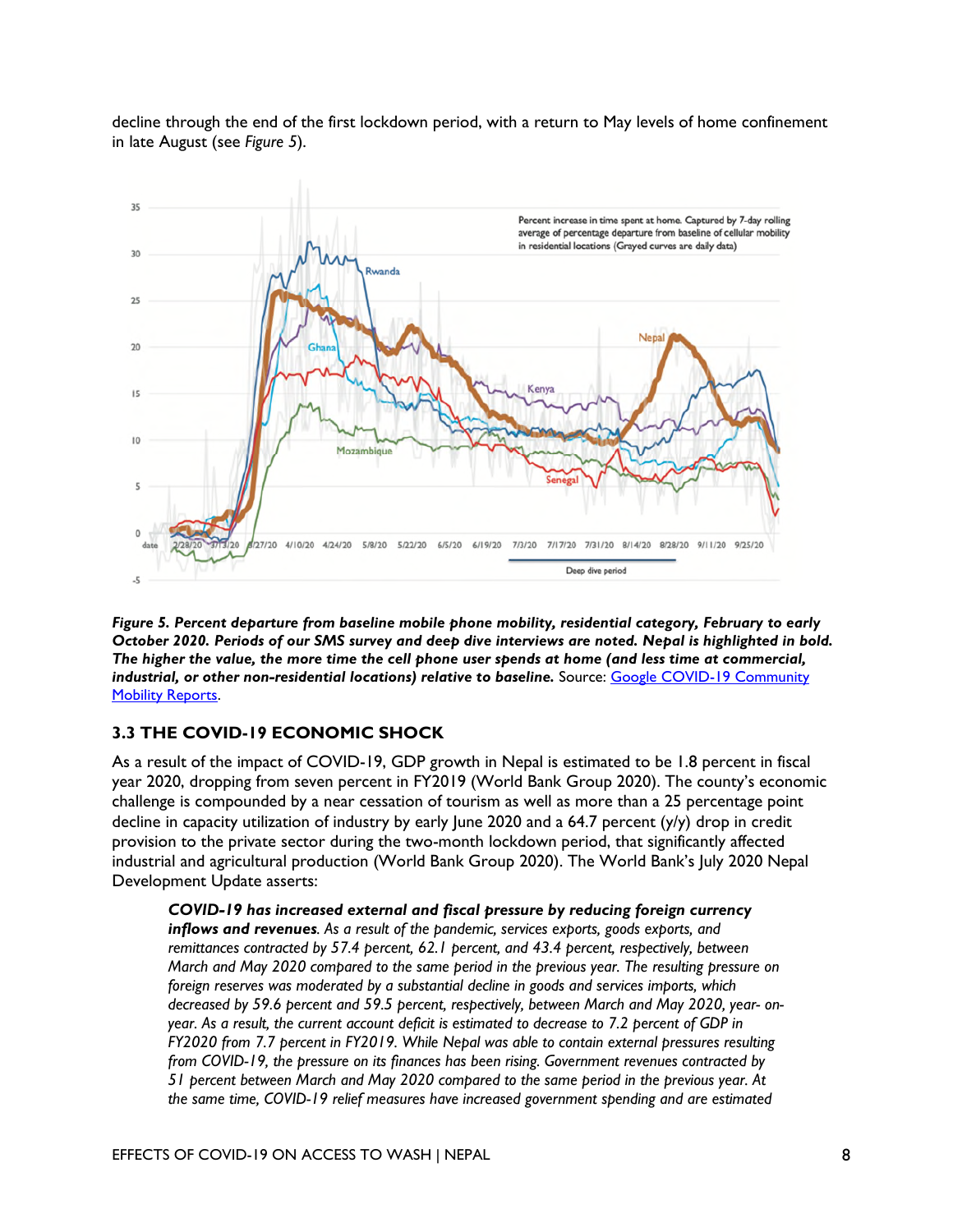*to result in a fiscal deficit of 7.3 percent of GDP in FY2020, compared to 2.6 percent in the previous year. The government aims to finance the deficit through concessional resources from international development partners and domestic borrowing.*

Notably, however, remittances recovered strongly through the summer, such that the decline as of August was only 0.5 percent (following year-on-year increases in remittance totals of 7.9 percent in 2017/18 and 14 percent in 2018/2019.<sup>7</sup>

The World Food Program's mobile Vulnerability Analysis and Mapping (mVAM) project, which conducted phone interviews with over 4,400 households in April 2020 and over 4,600 in August 2020 across all seven provinces, provides some insight on the pandemic's impact on household income. In the April survey, over 30 percent reported a reduction in income over the previous 30 days, and 4 percent reported a severe loss; in the August survey, roughly the same percentage reported any kind of income reduction, but those reporting severe loss increased to 11 percent (World Food Program 2020a, 2020b). The Rastra Bank (Nepal's central bank) estimated job losses to have been suffered by 22.5 percent of Nepal's population as of August.<sup>8</sup>

<sup>7</sup> Upasana Khadka, "Defying predictions, Nepal's remittances still high." *Nepali Times*. 25 August 2020. https://www.nepalitimes.com/banner/defying-predictions-nepals-remittances-still-high/

<sup>8</sup>Ramesh Kumar, "Economic cost of 5 months of Nepal lockdown." *Nepali Times.* 25 August 2020. https://www.nepalitimes.com/banner/defying-predictions-nepals-remittances-still-high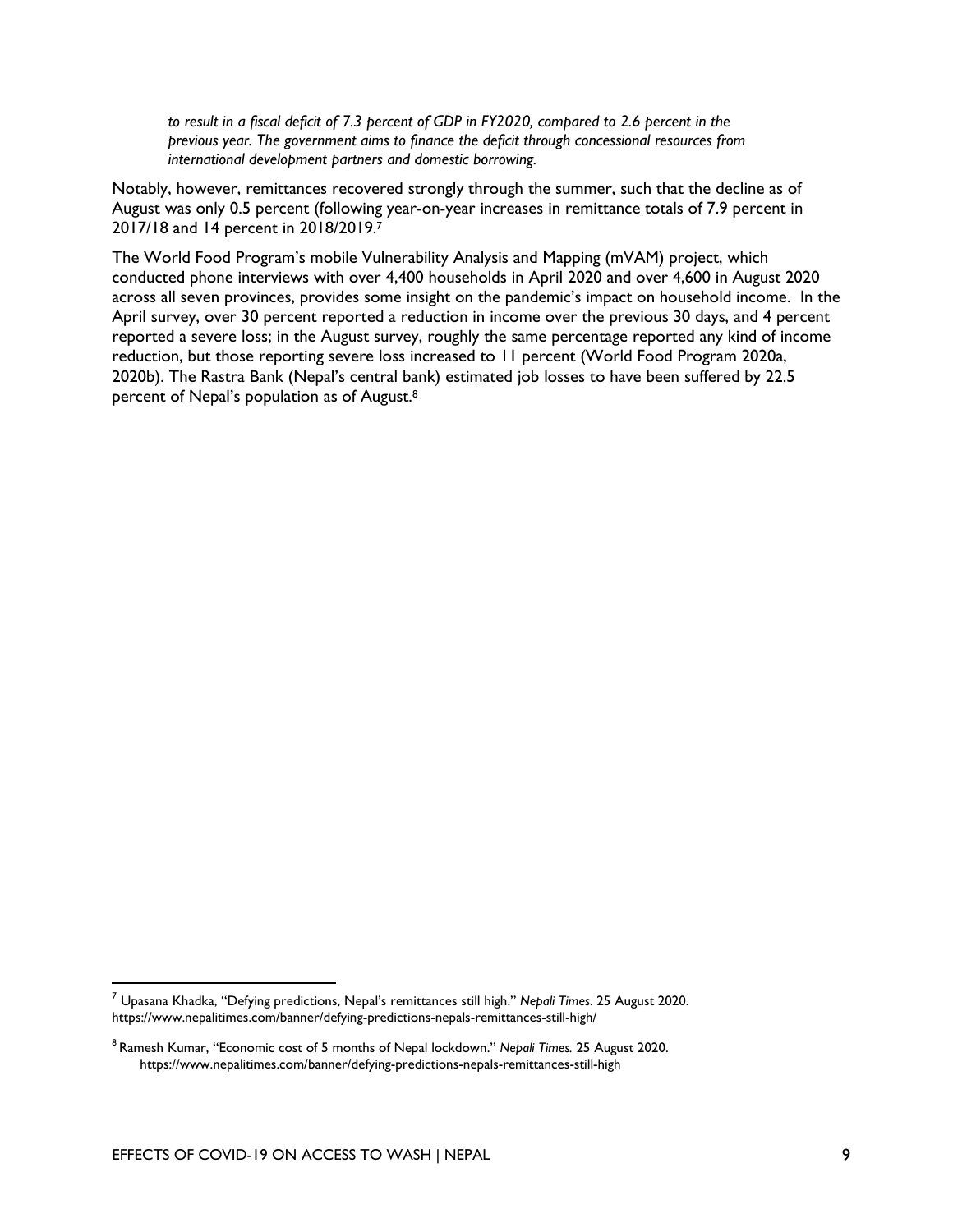## **4. FINDINGS**

#### **4.1 WATER SUPPLY – CURRENT STATUS**

#### **The private vendors who fill major gaps in utility service in Kathmandu are struggling.**

Our key informants reported that in Kathmandu, hotel, restaurant and business closures drove demand for tankered water down by 70 percent during the lockdown that extended from March through the third week of July. At the time of our interviews in July and August, we heard estimates of only about 30 percent of Kathmandu's tanker businesses being operational. One interviewee suggested that prior to the COVID-19 lockdown, a tanker might receive 30 orders per day, but during the lockdown they would field a single order every 2-3 days.

A related water supply-related service that has been threatened during the lockdown is the cleaning of water storage tanks, which was not included as "essential." We interviewed an operator who, prior to lockdown, sanitized an average of 90 10m<sup>3</sup> water tanks per month; his operations were halted entirely during the lockdown period.

"Jar" water suppliers of 20 L jugs in the Kathmandu valley reported more than 50 percent reductions in sales resulting largely from out-migration from the city immediately prior to the lockdown. Major decreases in institutional/commercial demand and losses of disposable income among daily wage workers, especially women and minorities who are a major part of the informal workforce, also contributed to the declines.

While not commonly mentioned, some jar water manufacturers we interviewed did note a shortage of production inputs, most notably jug caps and seals, forcing a reliance on temporary seals with associated concerns about leakage and contamination of purified water during transport. The cost of producing jar water has risen with increases in monthly electricity bills, but the added cost has been absorbed by producers, distributors, and retailers, and not to the consumers, as the maximum retail price is printed on the containers.

Meanwhile, operators of the small water treatment facilities supplying the jar water distribution chain reported a cessation in collection of payments from retailers, especially as some have had to shut down their shops and leave Kathmandu. Many reported challenges in making payments to operational staff, including drivers, plant technicians, and custodial staff. Some have not paid regular salaries and are covering only staff living expenses. Also, despite a central bank order to cease loan collection, jar water enterprises we interviewed reported pressure from lenders and have been forced to take personal loans from relatives and friends. The GoN did not impose penalties on business owners who were late paying taxes during lockdown, but did not forgive or reduce the tax burden.

#### **Other urban and small town centralized systems consistently suffered revenue losses during the lockdown period, and though they did not report full service disruptions, are vulnerable to future performance problems if there are additional lockdowns of extended duration.**

To understand the operational and performance effects of the pandemic on water service provision, the USAID-funded Water and Sanitation and Hygiene Finance (WASH-FIN) project surveyed a sample of 10 utilities in July 2020, in consultation with the Department of Water Supply and Sewerage Management (DWSSM).<sup>9</sup> The assessment sought to capture a balance of management models geographies, and scales (from less than1,000 to more than 30,000 customers) within the country.

<sup>9</sup> USAID 2020. WASH-FIN Nepal COVID-19 Impact Assessment Report. September 2020.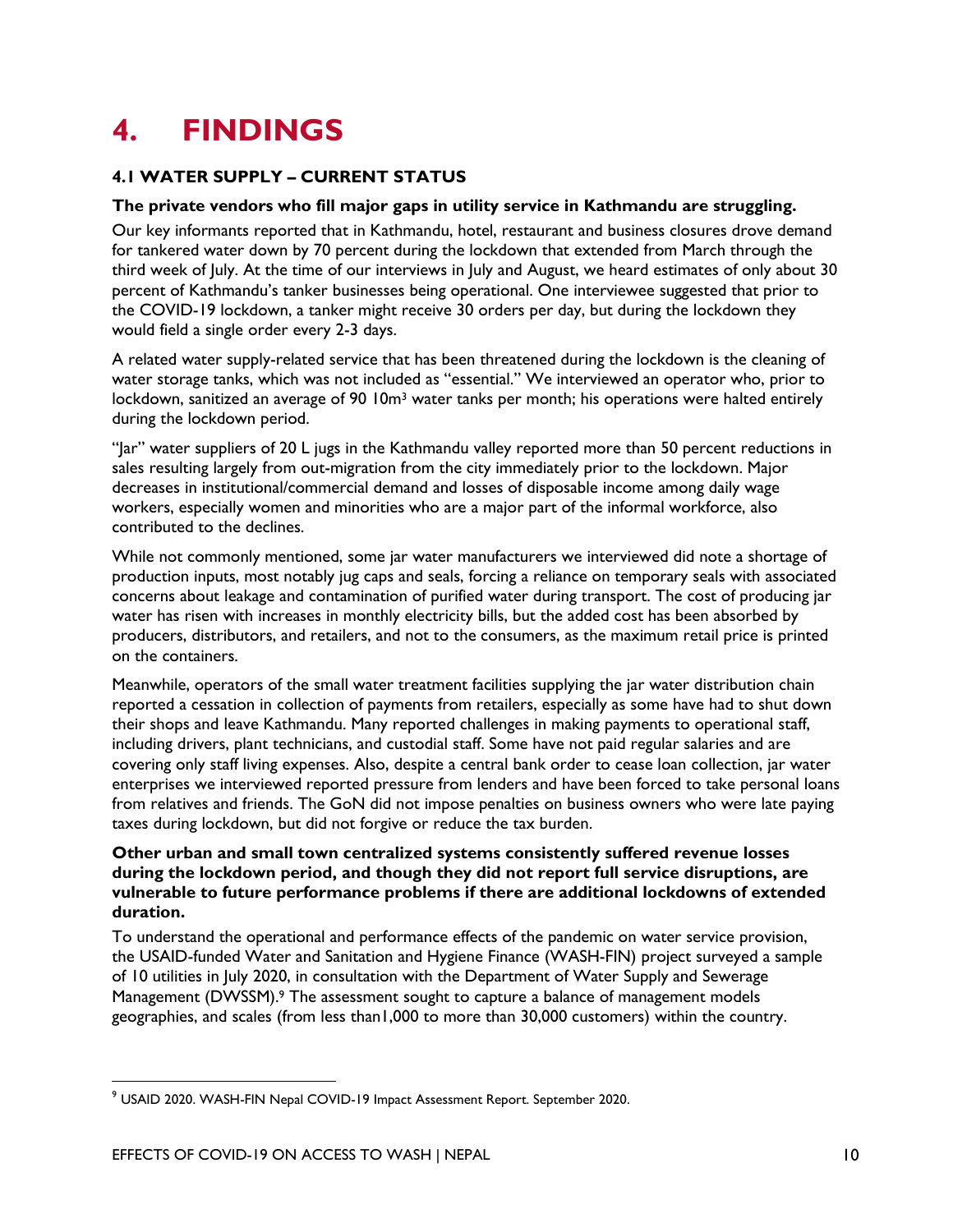Nine of the 10 utilities surveyed reported revenue losses, with four reporting a complete halt to collections, and the remaining five reporting 25-50 percent revenue declines. Service continuity was varied: half reported no change, but the three operators located in the mountainous regions reported modest (less than 25 percent) production drops because limited mobility precluded personnel from performing regular inspection and maintenance.

Supply of chemicals and hardware was not widely reported; two of the 10 providers surveyed reported challenges in local market availability, but were able to address these by sourcing materials from elsewhere in the country.

Recognizing that the assessment is limited in scope (having sampled roughly 10 percent of the country's water service providers) and covered a period four months into the pandemic, the report is circumspect in its finding that COVID-19 had not resulted in "serious" effects, concluding that "both operational and financial impacts of COVID-19 pose serious threats to the ability of service providers to maintain a sustainable operation without long-term damaging slippages." Concerns with cash flow and staff mobility for meter reading were noted, as were concerns (largely not yet realized) about the availability of plumbing hardware as well chemical inputs for disinfection.

Only half of the operators interviewed by WASH-FIN reported maintaining cash reserves sufficient to weather the revenue losses and operational cost increases. In our own interviews, one key informant argued that urban Water and Sanitation Users Committees (WSUCs) typically do have adequate cash reserves because they receive regular support from municipal governments and are not heavily reliant on tariffs collected from users. They are thus unlikely to face financial challenges in ensuring water supply in the immediate term, though as WASH-FIN suggests, longer term performance will depend upon the magnitude and duration of pandemic economic shocks.

#### **4.2 SANITATION – CURRENT STATUS**

#### **Suppliers of latrine products and installation services suffered acutely during the initial lockdown period.**

Multiple key informants commented that rural sanitation entrepreneurs, particularly cement ring manufacturers and sanitation marts, saw such dramatic demand declines and supply shortages during the lockdown period that their continued operations and very viability are threatened. Several expressed concern that the rural sanitation value proposition – already thin due the sparse population in the regions of rugged terrain (as well as limited demand for new toilets following the significant gains of the past decade) – would be tested further from the pandemic shock, discouraging future entrants into the market in the near term.

Supply chains of most inputs (e.g., cement, HDPE pipes) were disrupted during lockdown, and have not returned to normal yet. Most NGO implementers of market-based sanitation programs were forced to delay implementation of their ongoing projects (e.g., toilet upgrade programs, or community toilet construction) by 6-9 months. One implementer reported a 4-5-fold increase in the cost of construction for a typical WASH station during the lockdown period. Supply bottlenecks are likely to track intermittent lockdowns over time in the towns bordering India, where most production facilities are located.

#### **Consumers may well settle for lower-quality solutions in the immediate future.**

While a majority of new toilets constructed over the past several years included a septic tank due to the government's guidelines for constructing improved pour-flush water seal latrines, with substructure of bricks or cement rings, this is prohibitively costly for many consumers going forward in the near-term. A number of key informants observed that due to reduced incomes, households are likely to construct lower-cost toilets (e.g., unlined pit latrines) when the current facilities fill up, and there is even a risk of reversion to OD in cases where a household cannot afford a new latrine.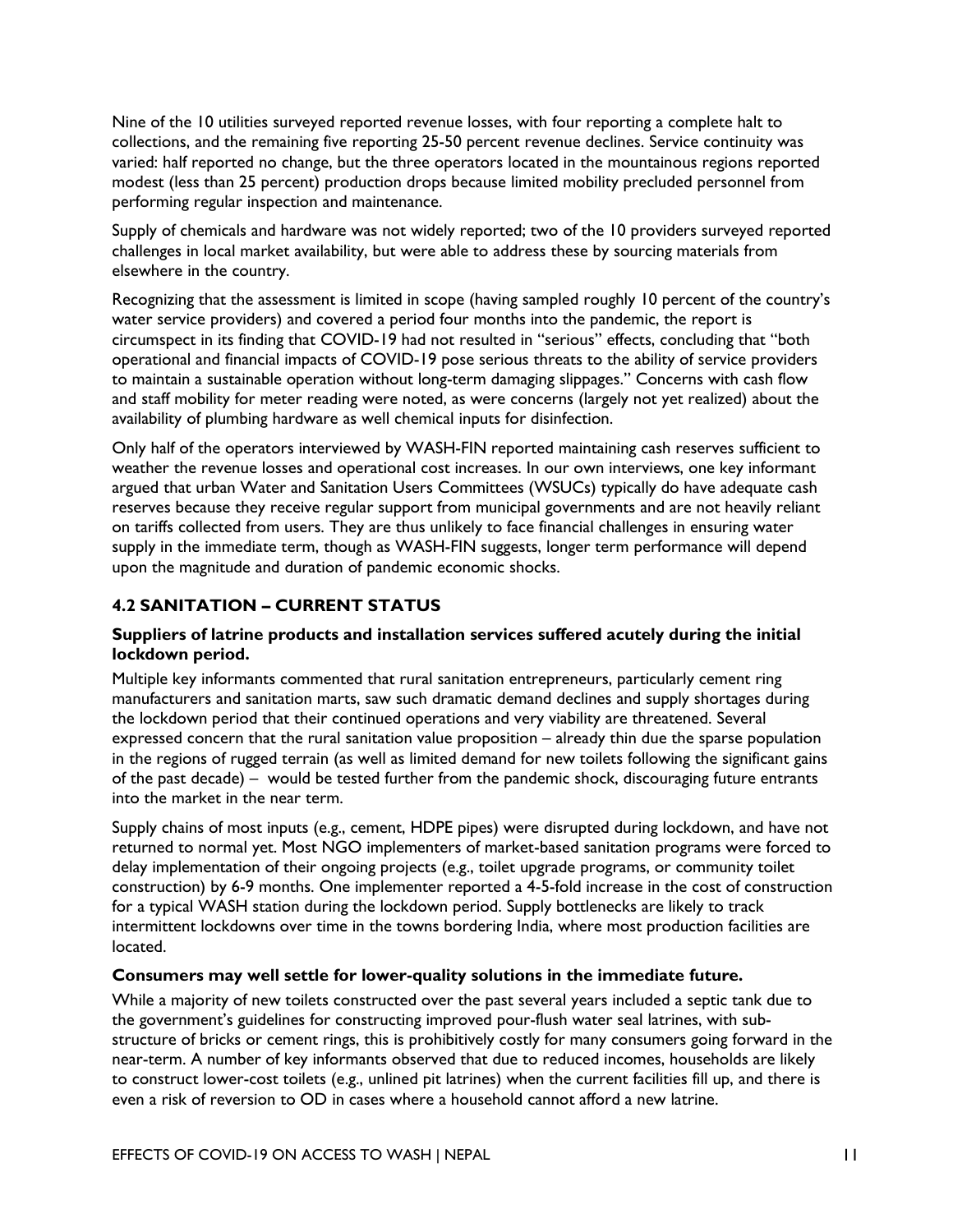#### **There are open defecation risks among migrant populations.**

Several key informants reported signs of OD being observed among migrant households who have returned to Nepal during the pandemic and do not have access to a toilet, as they may have not been covered under the reconstruction schemes implemented in Nepal in the years prior to the pandemic. Many returning migrants were likely currently using shared toilet facilities at isolation centers (e.g., schools), whose sanitation facilities are frequently insufficient (with a single toilet for 50 individuals or more), suggesting that open defecation may be practiced. Some informants asserted that there is a lack of emphasis on maintenance of these facilities, and cautioned of full pits looming.

#### **Urban desludging has seen a demand contraction, but we received no reports of enterprises terminating operations entirely.**

There are currently approximately 30 fecal sludge trucks in operation in the Kathmandu Valley area. During the first lockdown as there were initially reports of the COVID-19 spreading through fecal sludge leading to complete cessation of operations. DWSSM provided guidance to selected operators for conducting safety and security training, which enabled a resumption of pit and tank emptying. Operators worked to make households aware of transmission risks and requested them not to engage with staff carrying out their work.

Operators we interviewed reported disposing of fecal sludge into the sewer network leading to the Guheshwori wastewater treatment plant at Gaurighat, Kathmandu, because of the limited capacity of the fecal sludge treatment plant (FSTP) in Mahalaxmi. The Mahalaxmi fecal sludge treatment facility ceased receiving fecal sludge starting in March because the operator had heard WHO reports of associated COVID-19 risks. Prior to COVID-19, it had processed its capacity of two to three trucks each week, but as of August had only just returned to operation.

Desludging was declared an "essential service" and allowed to continue during the March to July lockdown, but operators endured significant revenue and cost challenges. Demand dropped roughly 50 percent, because of income shocks, outmigration from Kathmandu, and aversion to allowing pitemptying personnel operators to enter homes out of fear of COVID-19 transmission. Interviewed operators also reported difficulty with personal protective equipment (PPE) acquisition costs, but did not report layoffs or pay cuts for staff. Meanwhile, desludging operators on payrolls as ward or municipal personnel or employed by NGOs have fared better than those who operate independently, as would be expected.

#### **Quarantine centers face sanitation challenges.**

UNICEF estimated that 70-80 percent of toilets at schools-based quarantine, holding and isolation centers are not functional and in need of major repair. Hospitals and quarantine centers pose a major challenge for sanitation as they lack basic sanitation infrastructure and waste disposal facilities, and fecal sludge management has been grossly unaddressed. UNICEF's own assessment of 16 healthcare facilities in Province 2 found none to have proper fecal sludge and waste management facilities.

#### **4.3 HYGIENE – CURRENT STATUS**

#### **The pandemic has caused a significant positive shift in hand-washing behavior.**

Our interviews with soap manufacturers and some reports suggest that hygiene promotion campaigns during the pandemic have led to a significant increase in handwashing behavior of households. This was observation was reinforced by a WaterAid assessment that included phone surveys of 380 households across the country conducted in July in which 97 percent reported increasing their handwashing behavior post-COVID. There were some affordability and availability barriers for selected vulnerable groups, such as marginalized casts in the Terai (MITRA Samaj 2020).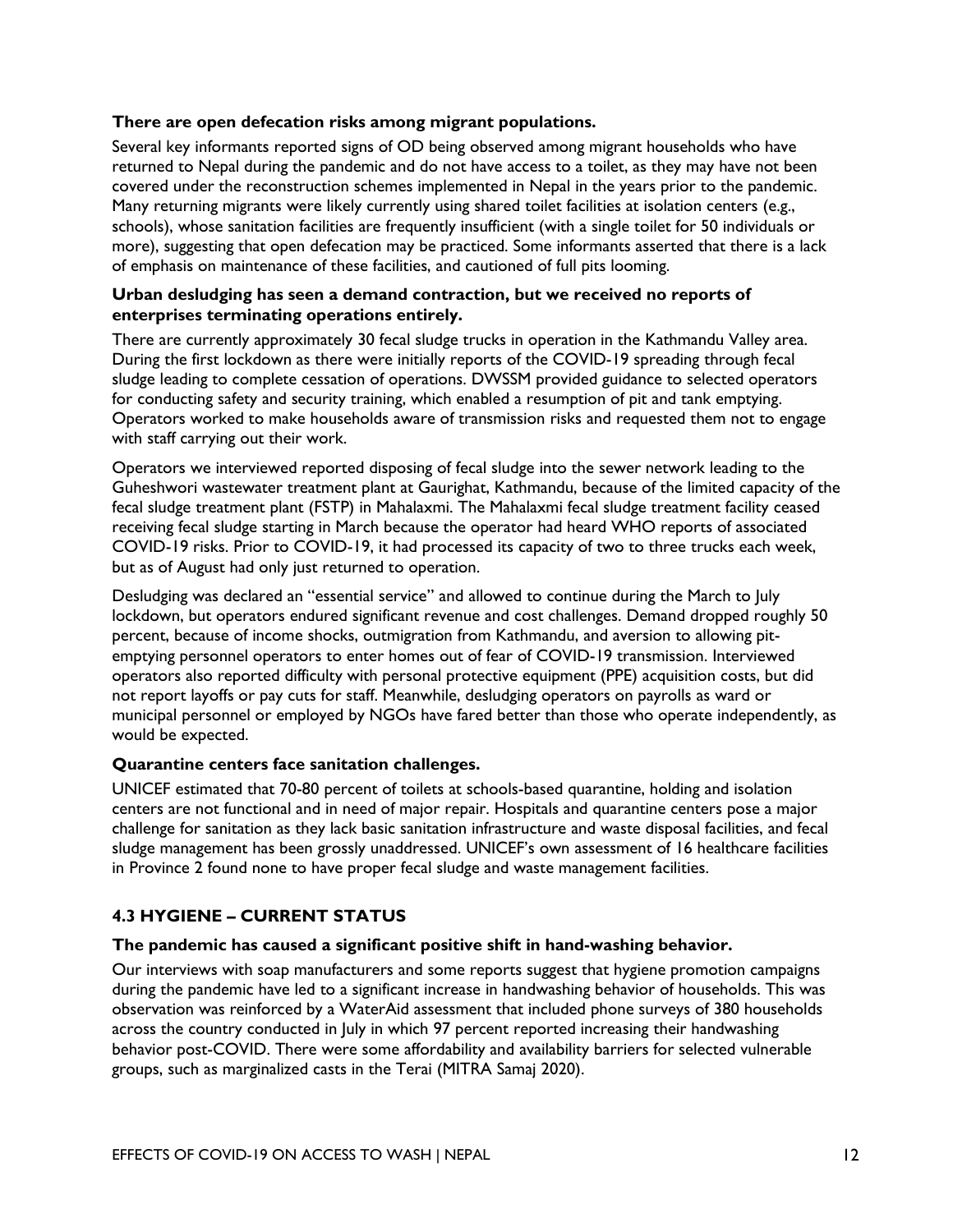According to an interview with Unilever Nepal, suppliers have seen a movement in demand from premium brands of soap (e.g., Dove and Lux), which have functional benefits beyond hygiene (such as, beauty and moisturizing), to more hygiene-oriented brands (e.g., Lifebuoy). According to interviews with government stakeholders, demand for liquid soap has increased as the GoN requires that all handwashing stations at quarantine and isolation centers, government offices, and public spaces use only liquid soap.

#### **Soap manufacturers report challenges with increasing production costs, supply chain difficulties for inputs, and transport restrictions.**

The evolving lockdown situation continues to cause supply-side challenges for soap value chain actors (e.g., shut-down of manufacturing plants, restrictions on movement of goods), which are further exacerbated by a few challenges unrelated to the pandemic, such as transport disruptions due to flooding and landslides. Manufacturers suspended production in most parts of Nepal due to re-imposed lockdown. Most distributors of soap and other fast-moving consumer goods in Nepal were reported to have buffer stock, and were not facing supply shortages at the time of our interviews. Concerns remained about restrictions on inter-district movement of goods due to impositions of lockdowns as well as monsoon-related road closures due to landslides and floods.

Our interviews point to soap manufacturers experiencing margin contractions because prices of key inputs increased by 30-40 percent due to reduced raw materials supplies from India and a significant global rise in price of palm oil, affecting all markets including Nepal.

Manufacturers appear to have largely not passed on the burden of increased input costs to customers, but it emerged from interviews with donors that in markets where there is reduced availability of soap (e.g., remote rural areas), end-retailers have increased margins and are charging higher prices.

We heard that a few unbranded soap manufacturers have been driven out of the market due to the rise in input costs and transport restrictions. Several of these were manufactured in Uttar Pradesh or Bihar in India, and have been unable to bring product into Nepal due to lockdowns.

#### **Hand Sanitizers are seeing demand increases in urban areas.**

Sanitizers were widely available in Nepal prior to the pandemic, but use was limited. The increased focus on hand washing and sanitary behavior has led to higher demand for hand sanitizer, and several new manufacturers have started production in the last few months. One key informant who started manufacturing hand sanitizers in March in response to the increased demand reported that there are several uncertified products that have entered the market and are being sold at low price points. The market for sanitizers is exclusive to urban and peri-urban areas, and particularly skewed towards institutional customers (e.g., hospitals, government offices, private sector companies) and middle- and high-income communities. Rural areas are not viewed as a viable market for sanitizers, where they are largely unaffordable at current price points.

#### **MHM production prices have increased, but consumer prices have remained stable.**

The production cost of disposable sanitary pads has increased considerably due to an increase in raw material costs and cost of COVID-19 prevention measures in manufacturing (e.g., provisioning of masks, sanitizers, soap) put in place by factories. Following the onset of COVID-19, the cost of the non-woven raw material has increased 15 percent as a result of the currency declines and increases in the demand for the raw material (since it is the same product used to make masks). The government of India had banned the export of non-wovens for a period even prior to the lockdown, and only lifted the prohibition in August 2020. During the ban, one of our key informants, the owner of a large sanitary napkin manufacturing factory in Biratnagar, used perforated fabric which is 1.5 times the price of nonwoven materials. Meanwhile, a return of non-woven imports from India has been accompanied by about a 15 percent price increase.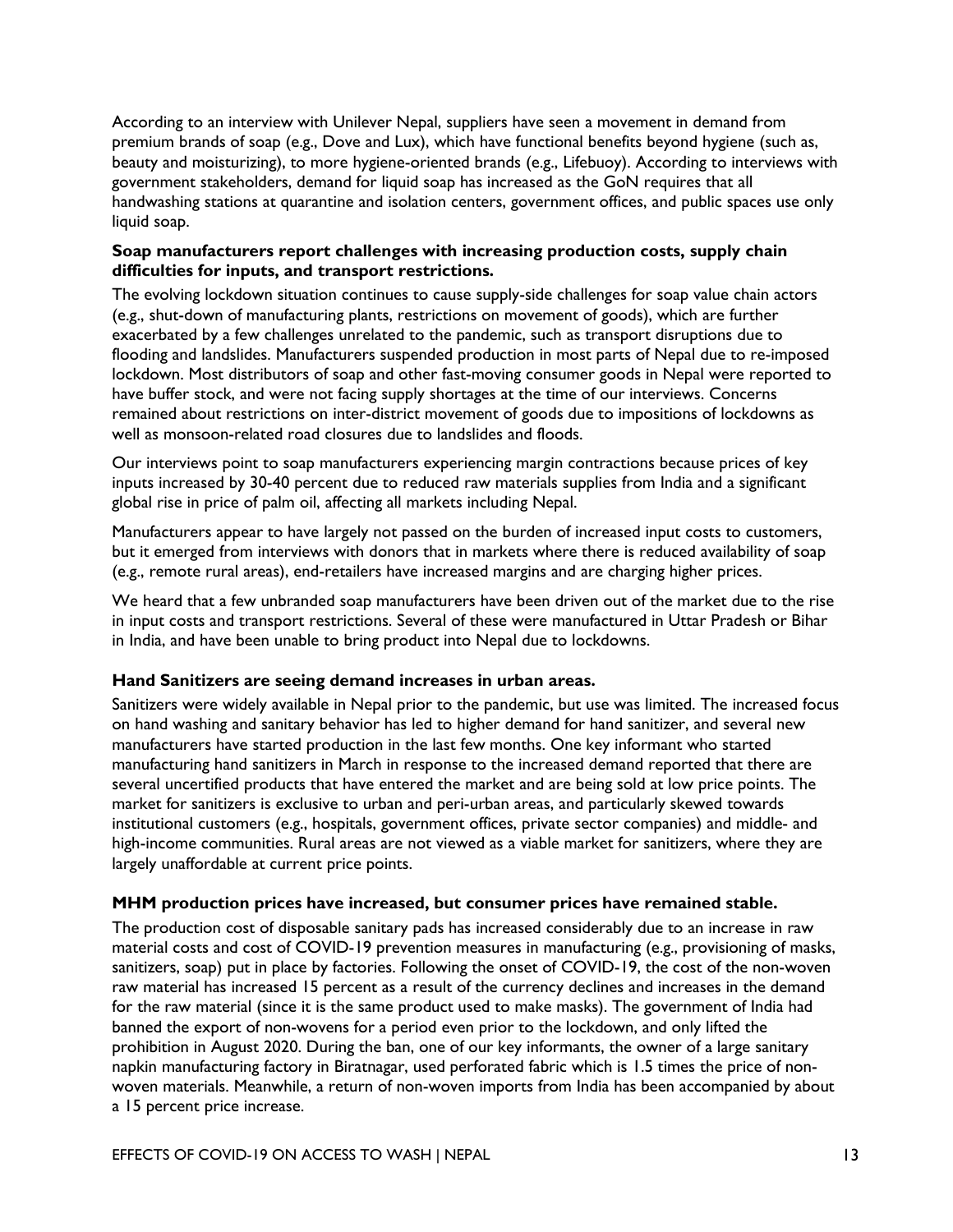During the lockdown, transportation costs almost doubled and many of the dealer points were closed. Additionally, factories had to invest in COVID-19 prevention measures to protect factory workers and prevent extended factory shutdowns required following positive tests. Additional costs included those for sanitizers, masks, and handwashing units. An MHM product manufacture reported: "because our product is of a personal hygiene nature, we have to be very careful." While the cost of production went up significantly, the price of their sanitary pads did not change, as many producers have not transferred the increased cost to consumers. One particular factory has decided to absorb the cost increase, stating that "we cannot transfer the cost to the consumer because we don't want to lose our market share." Another sanitary napkin manufacturer has begun producing and selling hand sanitizer to offset losses from sales of sanitary pads.

There were several supply-side challenges in the initial phases of the lockdown (e.g., stoppage of production as sanitary pads were not designated an essential item). Eventually a number of factories were re-opened, but during the down period a number of NGOs and communities pushed to manufacture reusable sanitary pads locally, especially in rural areas and quarantine, isolation and holding centers.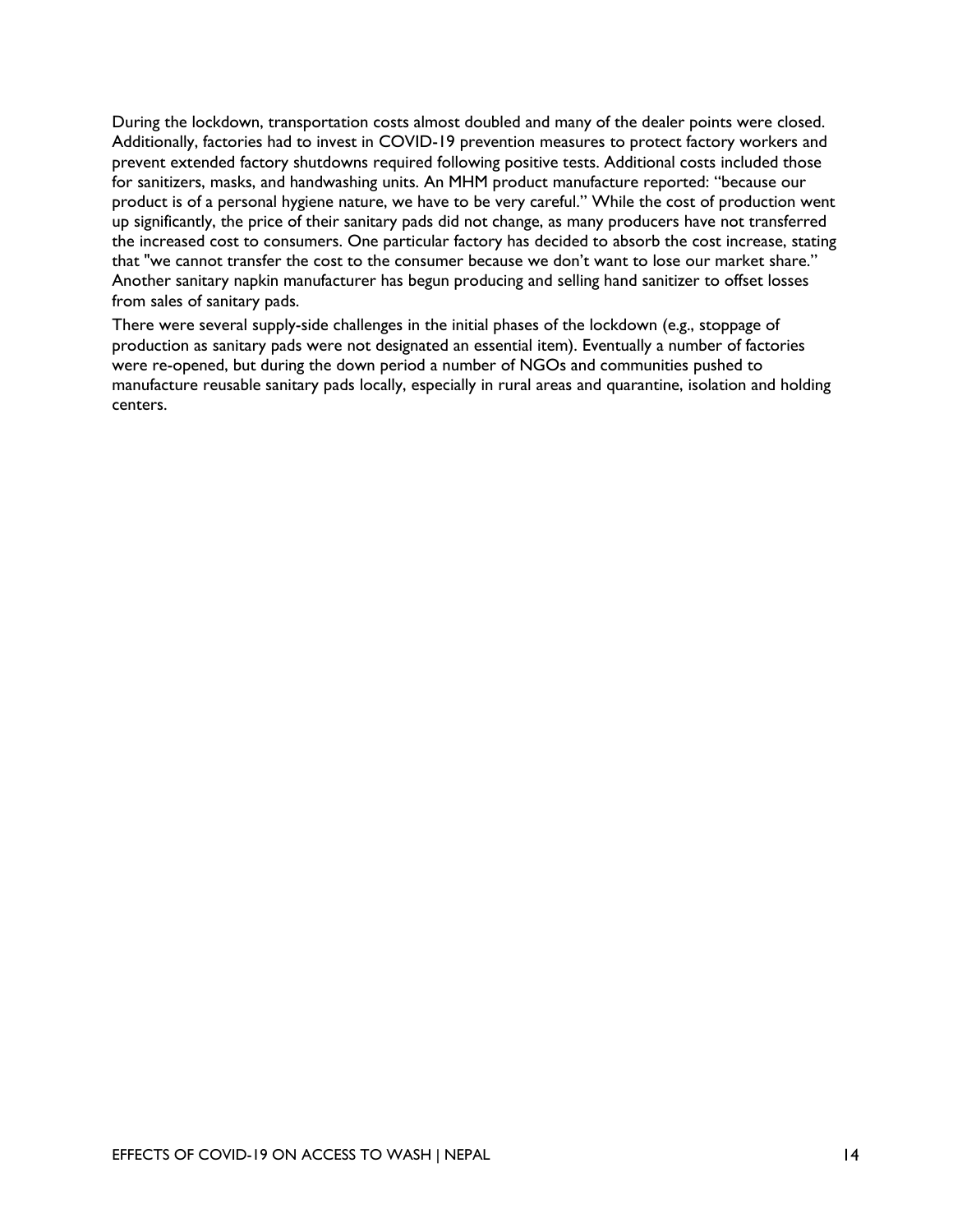### **5. FUTURE WASH ACCESS TRENDS IN NEPAL**

#### **5.1 WATER SUPPLY**

While the economic effects of COVID-19 have put stress on water service providers, our deep dive did not reveal widespread service disruptions relative to pre-pandemic levels. It is important to note that the Kathmandu valley has endured chronic shortages and extremely limited piped service for years, and will continue to do so until the completion of the Melamchi Project. The tanker and jar water industries that fill gaps in municipal utility service clearly suffered during the initial lockdown period, in large part due to out-migration from the capital early in the crisis, but we anticipate that these will recover as economic activity recovers.

The situation facing smaller network providers is more tenuous, and requires monitoring. While impacts of the initial lockdown were significant, they did not result in widespread service disruptions; operators reported confidence in longer term prospects if returns to movement restrictions at the scale reached during the March through July period can be avoided.

#### **5.2 SANITATION**

While providers of onsite containment products and services as well as desludging suffered from demand declines and operational cost challenges during the March to July lockdown period, we similarly learned of no widespread sanitation access reductions, which is what we would expect given the resilience of non-sewered sanitation to short-term economic shocks as compared to centralized water supply. COVID-19 effects on sanitation are more likely to appear as a lagging indicator, whereby septic tanks and pits are not emptied because of income constraints. It is plausible that Nepal's encouraging sanitation coverage trajectory depicted in *Figure 3* could slow, as some of the key informants suggested.

#### **5.3 HYGIENE**

This subsector is probably the most difficult to forecast, largely because the changes in handwashing behavior that are indicated by consumer surveys and echoed by our interviews with value chain actors are to our knowledge unprecedented. Though there are indications of a modest decline in self-reported handwashing following an easing of concern regarding COVID-19 in low-income countries, we have no historical precedent on which to base an assumption that the decline will continue rather than the change in behavior becoming entrenched as a durable social norms shift.

What we deem likely is that soap will become more affordable to consumers in response to income recovery from the COVID-19 shock. Whether increased consumer spending power will result in increased soap sales (or returns to premium brands at rates that restore the margins of manufacturers) is uncertain. We do not see declines in soap access outside of the affordability challenges of reduced incomes; indeed, soap prices remain stable across our deep dive countries.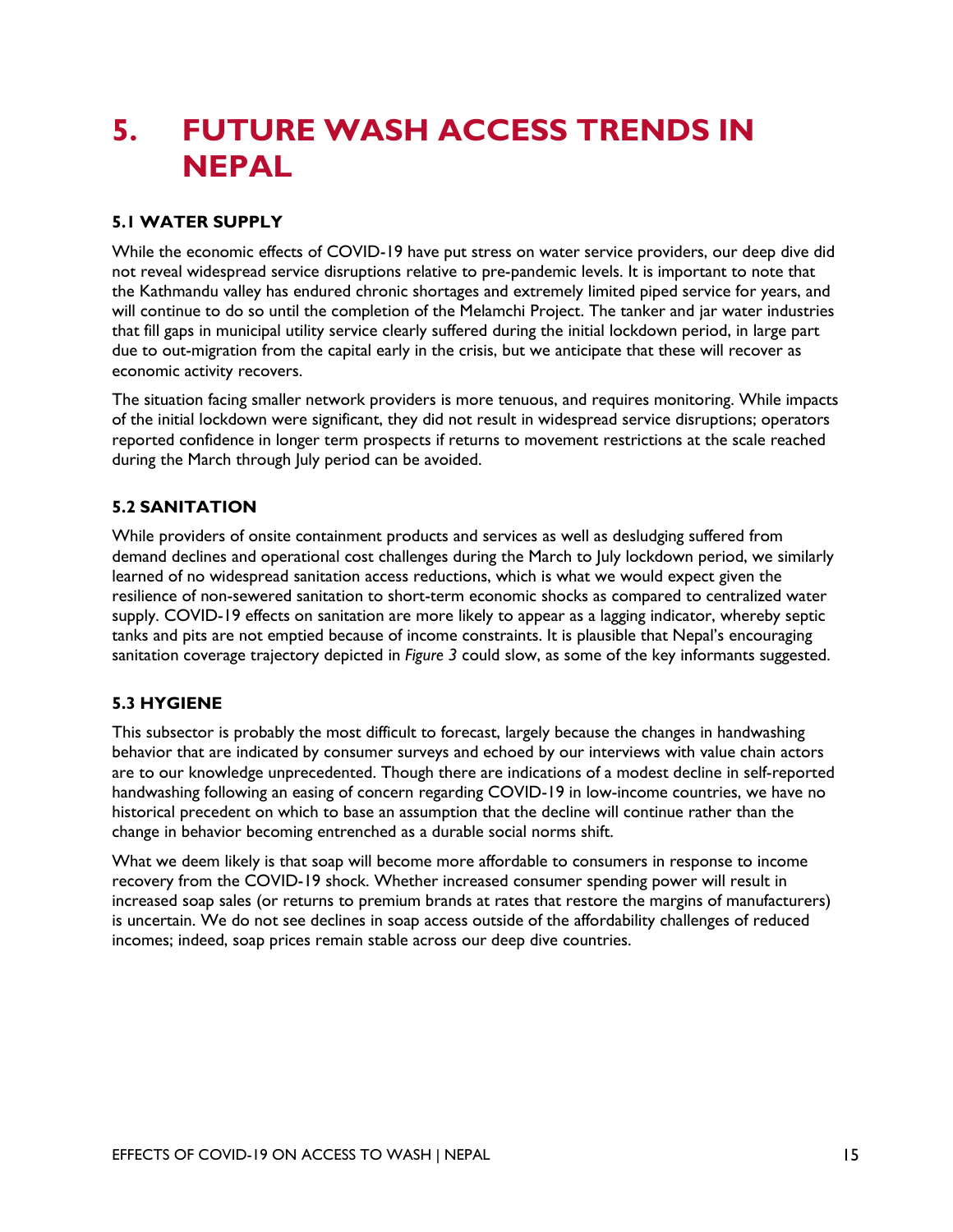### **REFERENCES**

- BORDA. 2016. "Faecal Sludge Treatment Plant (FSTP) in Kathmandu Valley, Nepal." https://www.bordasa.org/faecal-sludge-treatment-plant-in-kathmandu-valley-nepal/.
- Cabore, Joseph Waogodo, Humphrey Cyprian Karamagi, Hillary Kipruto, James Avoka Asamani, Benson Droti, Aminata Binetou Wahebine Seydi, Regina Titi-Ofei, et al. 2020. "The Potential Effects of Widespread Community Transmission of SARS-CoV-2 Infection in the World Health Organization African Region: A Predictive Model." *BMJ Global Health* 5 (5): e002647. https://doi.org/10.1136/bmjgh-2020-002647.
- Deshpande, Aniruddha, Molly K Miller-Petrie, Paulina A Lindstedt, Mathew M Baumann, Kimberly B Johnson, Brigette F Blacker, Hedayat Abbastabar, et al. 2020. "Mapping Geographical Inequalities in Access to Drinking Water and Sanitation Facilities in Low-Income and Middle-Income Countries, 2000–17." *The Lancet Global Health* 8 (9): e1162–85. https://doi.org/10.1016/S2214-109X(20)30278- 3.
- Mahler, Daniel Gerszon, Christoph Lakner, R. Andres Castaneda Aguilar, and Haoyu Wu. 2020. "The Impact of COVID-19 (Coronavirus) on Global Poverty: Why Sub-Saharan Africa Might Be the Region Hardest Hit." World Bank Blog. 2020. https://blogs.worldbank.org/opendata/impact-covid-19-coronavirus-global-poverty-why-sub-saharan-africa-might-be-region-hardest.
- McNicholl, Duncan, Rob Hope, Alex Money, A Lane, A Armstrong, N van der Wilk, M Harvey, et al. 2019. "Performance-Based Funding for Reliable Rural Water Services in Africa." https://www.smithschool.ox.ac.uk/research/water/report-performance-based-funding.html.
- MITRA Samaj. 2020. "Rapid Research on Handwashing Promotion during COVID 19 Pandemic in Nepal." Kathmandu.
- Ojha, Rajit, Bhesh Thapa, Sadhana Shrestha, Junko Shindo, Hiroshi Ishidaira, and Futaba Kazama. 2018. "Water Taxation and Subsidy Analysis Based on Consumer Water Use Behavior and Water Sources Inside the Kathmandu Valley." *Water* 10 (12): 1802. https://doi.org/10.3390/w10121802.
- Sanitation and Water for All, and Global WASH Cluster. 2020. "Mitigating the Socio-Economic Impacts on the Water, Sanitation, and Hygiene Sector."
- Schwartzstein, Peter. 2020. "The Merchants of Thirst." *New York Times*, January 13, 2020.
- World Bank Group. 2020. "Nepal Development Update: Post-Pandemic Nepal Charting a Resilient Recovery and Future Growth Directions." Washington, DC. http://library1.nida.ac.th/termpaper6/sd/2554/19755.pdf.
- World Food Program. 2020a. "The Impact of COVID-19 on Households in Nepal: MVAM Household Livelihoods, Food Security and Vulnerability Survey."

-. 2020b. "The Impact of COVID-19 on Households in Nepal: Second Round of MVAM Household Livelihoods, Food Security and Vulnerability Survey."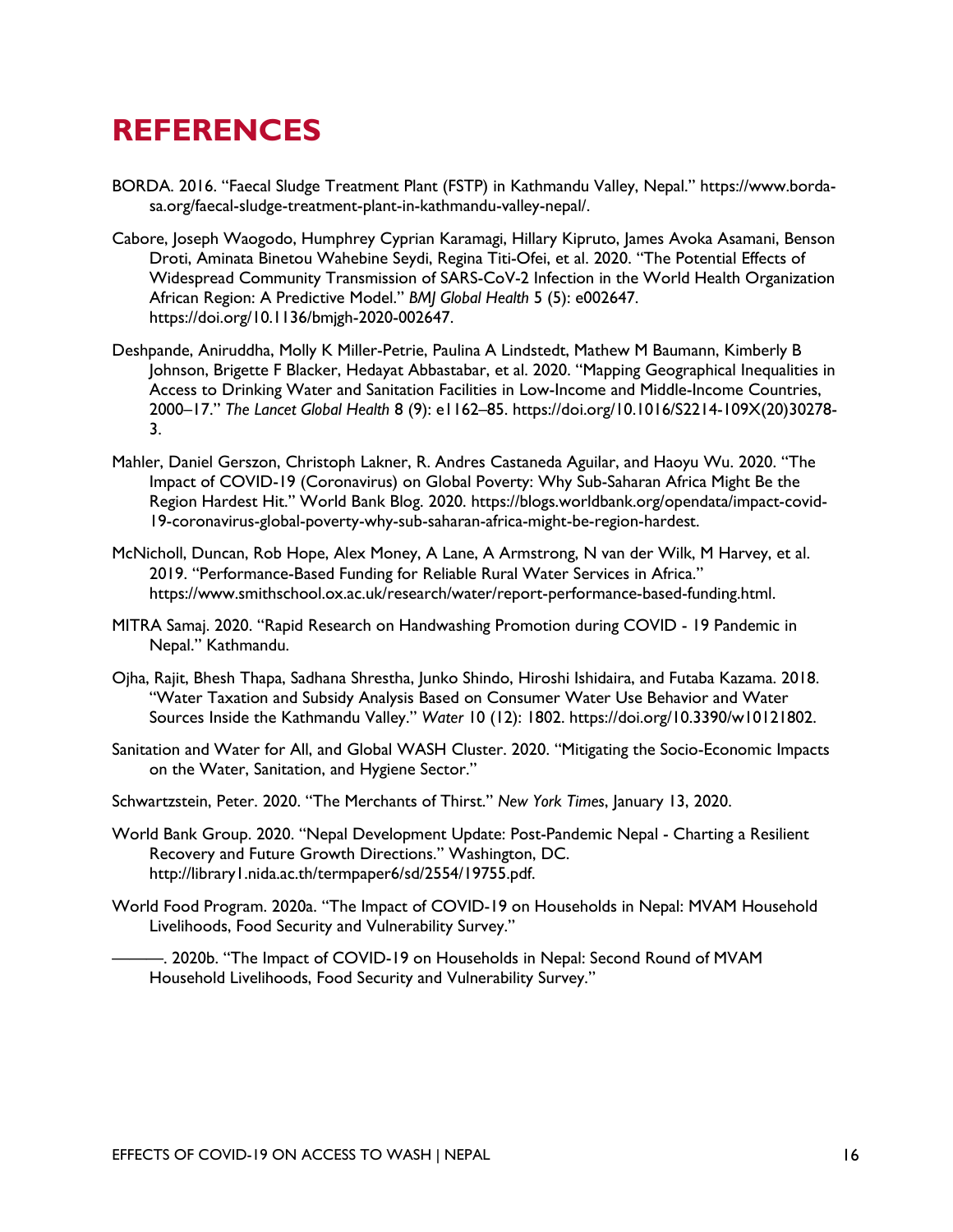# **APPENDIX 1 - KEY INFORMANTS**

Below we provide the organizational affiliations of those key informants we interviewed. We interviewed multiple respondents at several institutions.

| <b>Category</b>                 | <b>Organization</b>                                                          |
|---------------------------------|------------------------------------------------------------------------------|
| <b>Central Government</b>       | Department of Water Supply and Sewerage Management                           |
| <b>Central Government</b>       | Ministry of Health                                                           |
| <b>Central Government</b>       | Ministry of Physical Infrastructure Development                              |
| <b>Central Government</b>       | Ministry of Water Supply                                                     |
| <b>Central Government</b>       | National WASH Cluster Secretariat                                            |
| Donor                           | Asian Development Bank                                                       |
| Donor                           | Embassy of Finland                                                           |
| Donor                           | Islamic Development Bank                                                     |
| <b>Multilateral Institution</b> | <b>UNICEF</b>                                                                |
| Multilateral Institution        | <b>World Bank</b>                                                            |
| Multilateral Institution        | World Health Organization                                                    |
| <b>NGO</b>                      | Environment and Public Health Organization (ENPHO)                           |
| <b>NGO</b>                      | iDE Nepal                                                                    |
| <b>NGO</b>                      | KIRDARC (Karnali Integrated Rural Development and<br><b>Research Center)</b> |
| <b>NGO</b>                      | <b>MHM Alliance</b>                                                          |
| <b>NGO</b>                      | <b>MITRA Samaj</b>                                                           |
| <b>NGO</b>                      | Nepal Water for Health                                                       |
| <b>NGO</b>                      | <b>OXFAM</b>                                                                 |
| <b>NGO</b>                      | Plan International                                                           |
| <b>NGO</b>                      | <b>SAFAA PAANI</b>                                                           |
| <b>NGO</b>                      | Save the Children                                                            |
| <b>NGO</b>                      | <b>SNV</b>                                                                   |
| <b>NGO</b>                      | WaterAid                                                                     |
| <b>NGO</b>                      | Women for Human Rights                                                       |
| Researcher                      | <b>Tribhuwan University</b>                                                  |
| Service Provider                | Fecal Sludge Treatment Plant: Lubhu (Mahalaxmi)                              |
| Service Provider                | Fecal Sludge Truck Operator                                                  |
| Service Provider                | Janakpur Zonal Hospital, Janakpur, Province 2                                |
| Service Provider                | Koshi Zonal Hospital, Biratnagar Province I                                  |
| Service Provider                | Nepal CRS Company                                                            |
| Service Provider                | Nilakantha Natural Spring Water                                              |
| Service Provider                | RVWRMP (Rural Village Water Resources Management<br>Project)                 |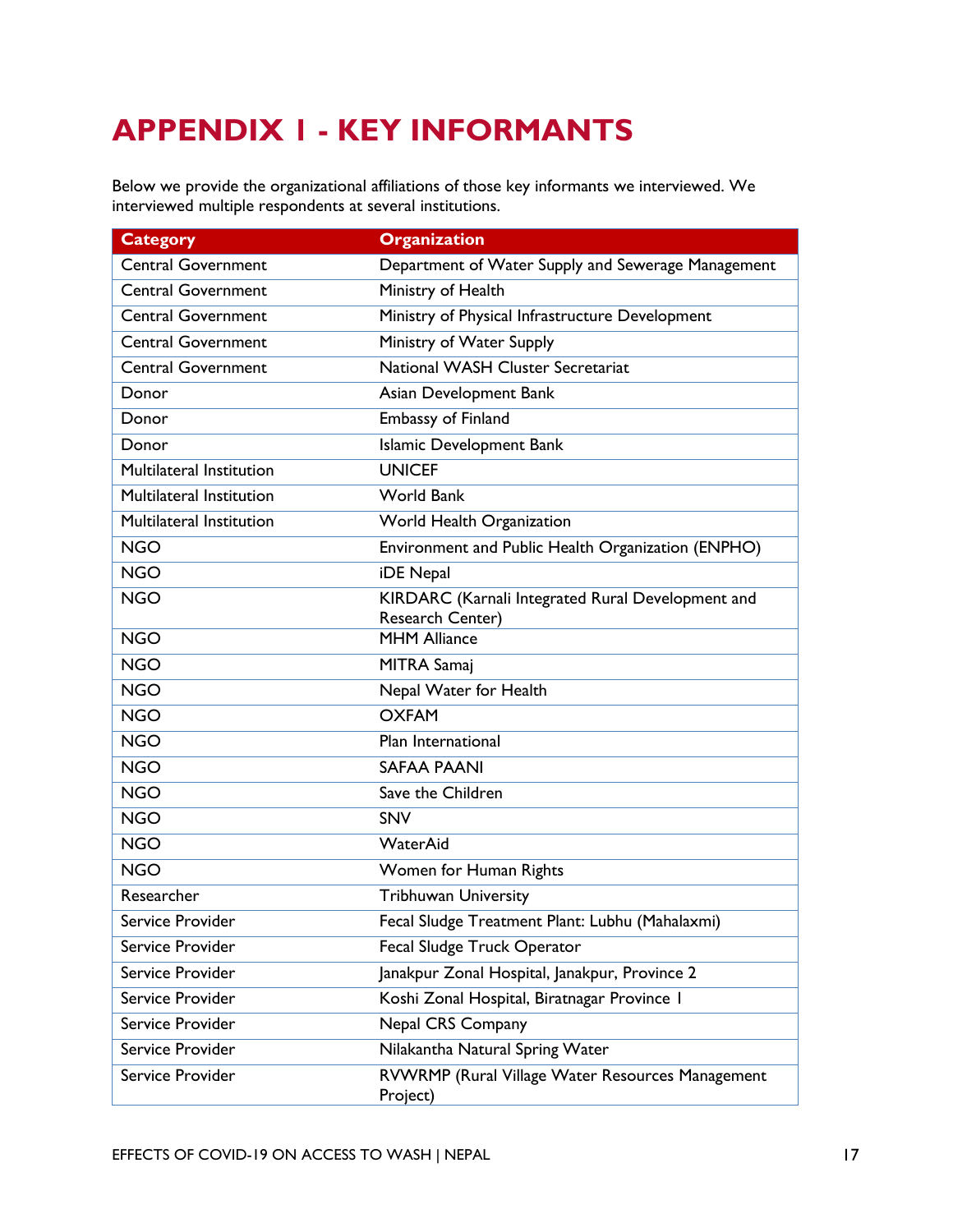| <b>Category</b>                | <b>Organization</b>                                                                             |
|--------------------------------|-------------------------------------------------------------------------------------------------|
| Service Provider (Association) | Nepal Water Tanker Transportation Association &<br>Siddhartha Khanepani Transportation Services |
| <b>USAID Program</b>           | TAYAR (DAI)                                                                                     |
| Value Chain Actor              | Asian Pharmaceutical Pvt. Ltd & Universal Formulation Pvt.<br>Ltd                               |
| Value Chain Actor              | Cement Distributor, Pokhara                                                                     |
| Value Chain Actor              | Gangajal Minerals Pvt. Ltd.                                                                     |
| Value Chain Actor              | <b>Greenberry Minerals Industries</b>                                                           |
| Value Chain Actor              | Jasmine Hygiene                                                                                 |
| <b>Value Chain Actor</b>       | Karmacharya Group                                                                               |
| <b>Value Chain Actor</b>       | Mahashakti Soap and Chemicals                                                                   |
| Value Chain Actor              | Mott McDonald                                                                                   |
| Value Chain Actor              | Radha Paudel Foundation                                                                         |
| <b>Value Chain Actor</b>       | Sonapur Cement                                                                                  |
| Value Chain Actor              | Unilever Nepal                                                                                  |